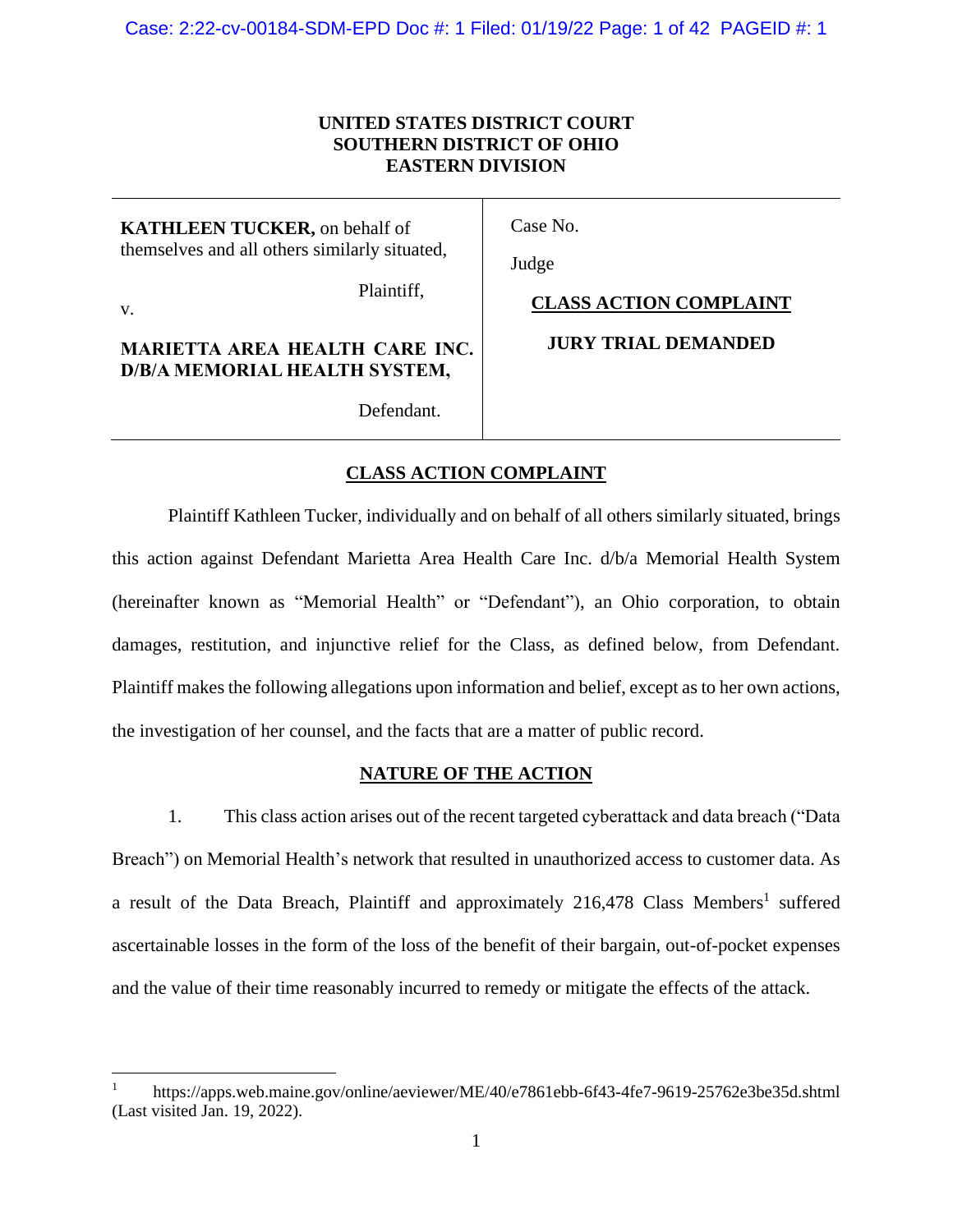## Case: 2:22-cv-00184-SDM-EPD Doc #: 1 Filed: 01/19/22 Page: 2 of 42 PAGEID #: 2

2. In addition, Plaintiff and Class Members' sensitive personal information—which was entrusted to Memorial Health, its officials and agents—was compromised and unlawfully accessed due to the Data Breach.

3. Information compromised in the Data Breach includes names, dates of birth, medical record numbers, patient account numbers, Social Security Numbers, "PII"), and medical and treatment information ("PHI"), The PII and PHI that Defendant Memorial Health collected and maintained will be collectively referred to as the "Private Information."

4. Plaintiff brings this class action lawsuit on behalf of those similarly situated to address Defendant's inadequate safeguarding of Class Members' Private Information that they collected and maintained, and for failing to provide timely and adequate notice to Plaintiff and other Class Members that their information had been subject to the unauthorized access of an unknown third party and precisely what specific type of information was accessed.

5. Defendant maintained the Private Information in a reckless manner. In particular, the Private Information was maintained on Defendant's computer system and network in a condition vulnerable to cyberattacks. Upon information and belief, the mechanism of the cyberattack and potential for improper disclosure of Plaintiff's and Class Members' Private Information was a known risk to Defendant, and thus Defendant was on notice that failing to take steps necessary to secure the Private Information from those risks left that property in a dangerous condition.

6. Plaintiff and Class Members' identities are now at risk because of Defendant's negligent conduct since the Private Information that Memorial Health collected and maintained is now in the hands of data thieves.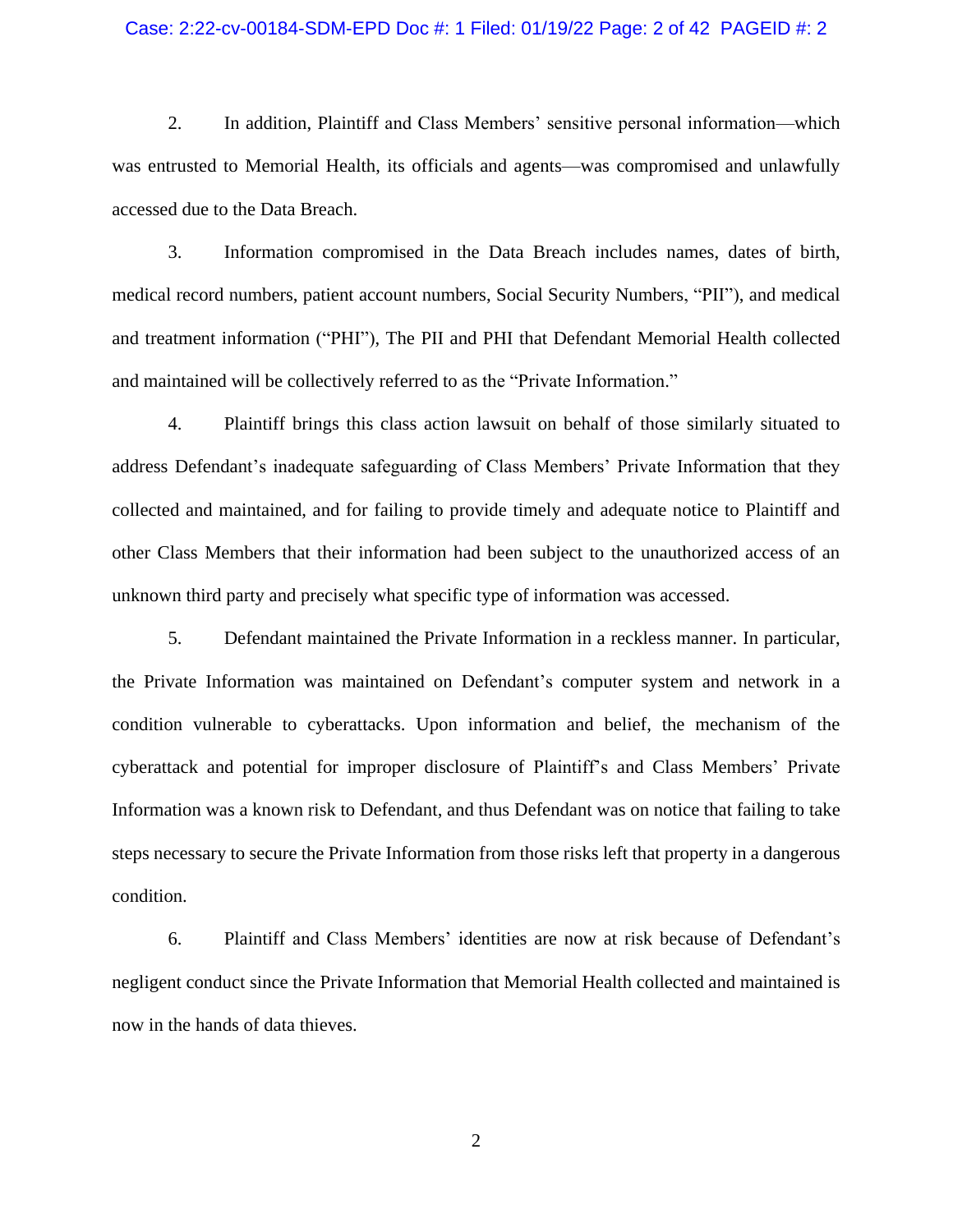#### Case: 2:22-cv-00184-SDM-EPD Doc #: 1 Filed: 01/19/22 Page: 3 of 42 PAGEID #: 3

7. Armed with the Private Information accessed in the Data Breach, data thieves can commit a variety of crimes including, e.g., opening new financial accounts in Class Members' names, taking out loans in Class Members' names, using Class Members' names to obtain medical services, using Class Members' health information to target other phishing and hacking intrusions based on their individual health needs, using Class Members' information to obtain government benefits, filing fraudulent tax returns using Class Members' information, obtaining driver's licenses in Class Members' names but with another person's photograph, and giving false information to police during an arrest.

8. As a result of the Data Breach, Plaintiff and Class Members have been exposed to a heightened and imminent risk of fraud and identity theft. Plaintiff and Class Members must now and in the future closely monitor their financial accounts to guard against identity theft.

9. Plaintiff and Class Members may also incur out of pocket costs for, e.g., purchasing credit monitoring services, credit freezes, credit reports, or other protective measures to deter and detect identity theft.

10. By her Complaint, Plaintiff seeks to remedy these harms on behalf of herself and all similarly situated individuals whose Private Information was accessed during the Data Breach.

11. Plaintiff seeks remedies including, but not limited to, compensatory damages, treble damages, punitive damages, reimbursement of out-of-pocket costs, and injunctive relief including improvements to Defendant's data security systems, future annual audits, and adequate credit monitoring services funded by Defendant.

12. Accordingly, Plaintiff brings this action against Defendant seeking redress for its unlawful conduct, and asserting claims for: (i) negligence, (ii) negligence *per se*, and (iii) breach of implied contract; and (iv) unjust enrichment.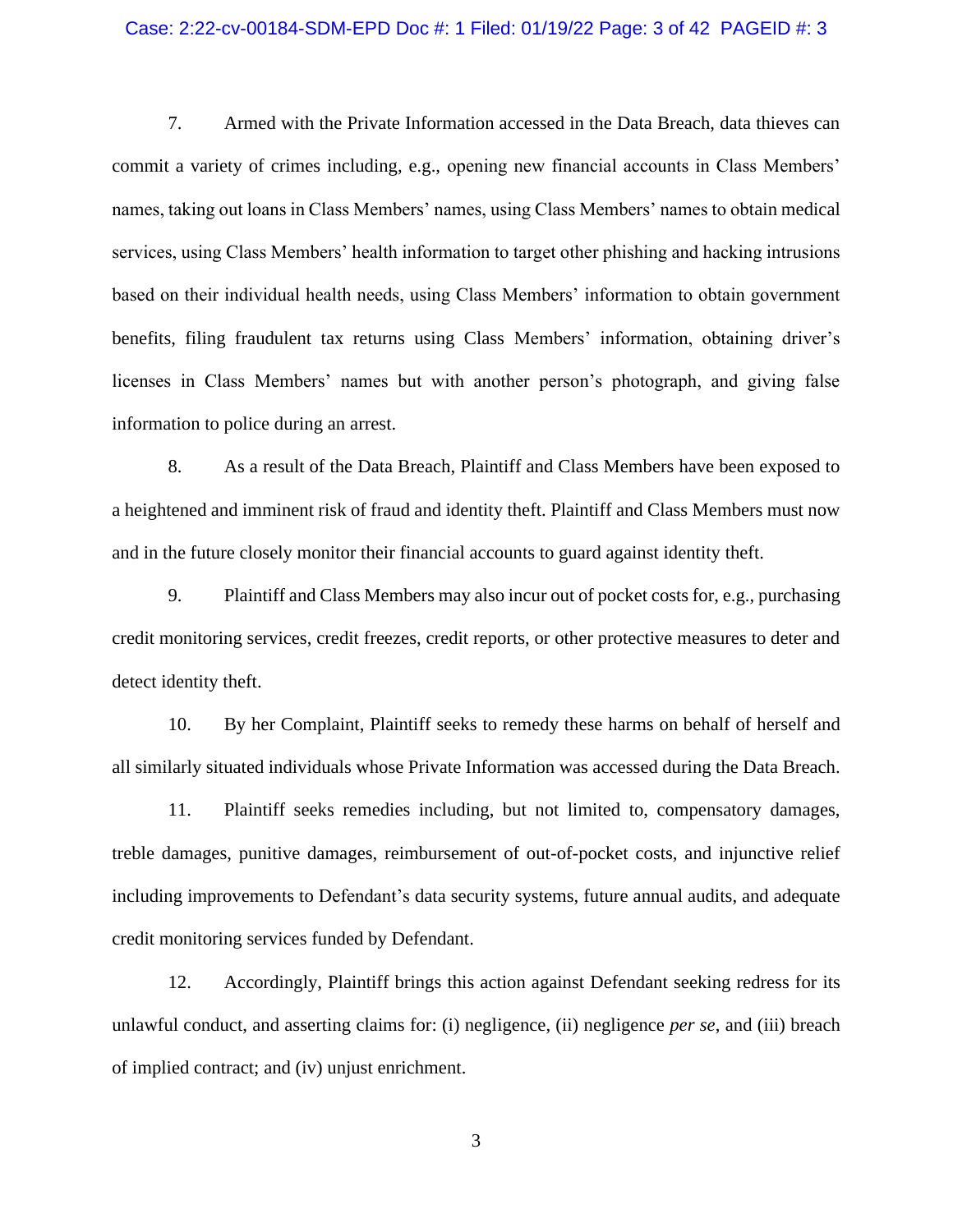#### **THE PARTIES**

13. Plaintiff Kathleen Tucker is a natural person, resident and a citizen of the State of West Virginia. She has lived in West Virginia since 1979 and has no intention of moving to a different state in the immediate future. She is registered to vote in West Virginia as well. Plaintiff Tucker is acting on her own behalf and on behalf of others similarly situated. Defendant obtained and continues to maintain Plaintiff Tucker's PII and PHI and owed her a legal duty and obligation to protect that PII and PHI from unauthorized access and disclosure. Plaintiff Tucker would not have entrusted her PII and PHI to Defendant had she known that Defendant failed to maintain adequate data security. Plaintiff Tucker's PII and PHI was compromised and disclosed as a result of Defendant's inadequate data security and the Data Breach.

# **JURISDICTION AND VENUE**

14. This Court has original jurisdiction under the Class Action Fairness Act, 28 U.S.C. § 1332(d)(2), because this is a class action involving more than 100 putative class members and the amount in controversy exceeds \$5,000,000, exclusive of interest and costs. Plaintiff (and many members of the class) and Defendant are citizens of different states.

15. This Court has general personal jurisdiction over Memorial Health because Memorial's principal place of business is, and does regularly conduct business, in Marietta, Ohio.

16. Venue is proper in this District under 28 U.S.C. §§ 1391(a)(2), 1391(b)(2), and  $1391(c)(2)$  as a substantial part of the events giving rise to the claims emanated from activities within this District, and Memorial Health conducts substantial business in this District.

## **DEFENDANT'S BUSINESS**

17. Memorial Health provides comprehensive medical care throughout the Marietta and surrounding region.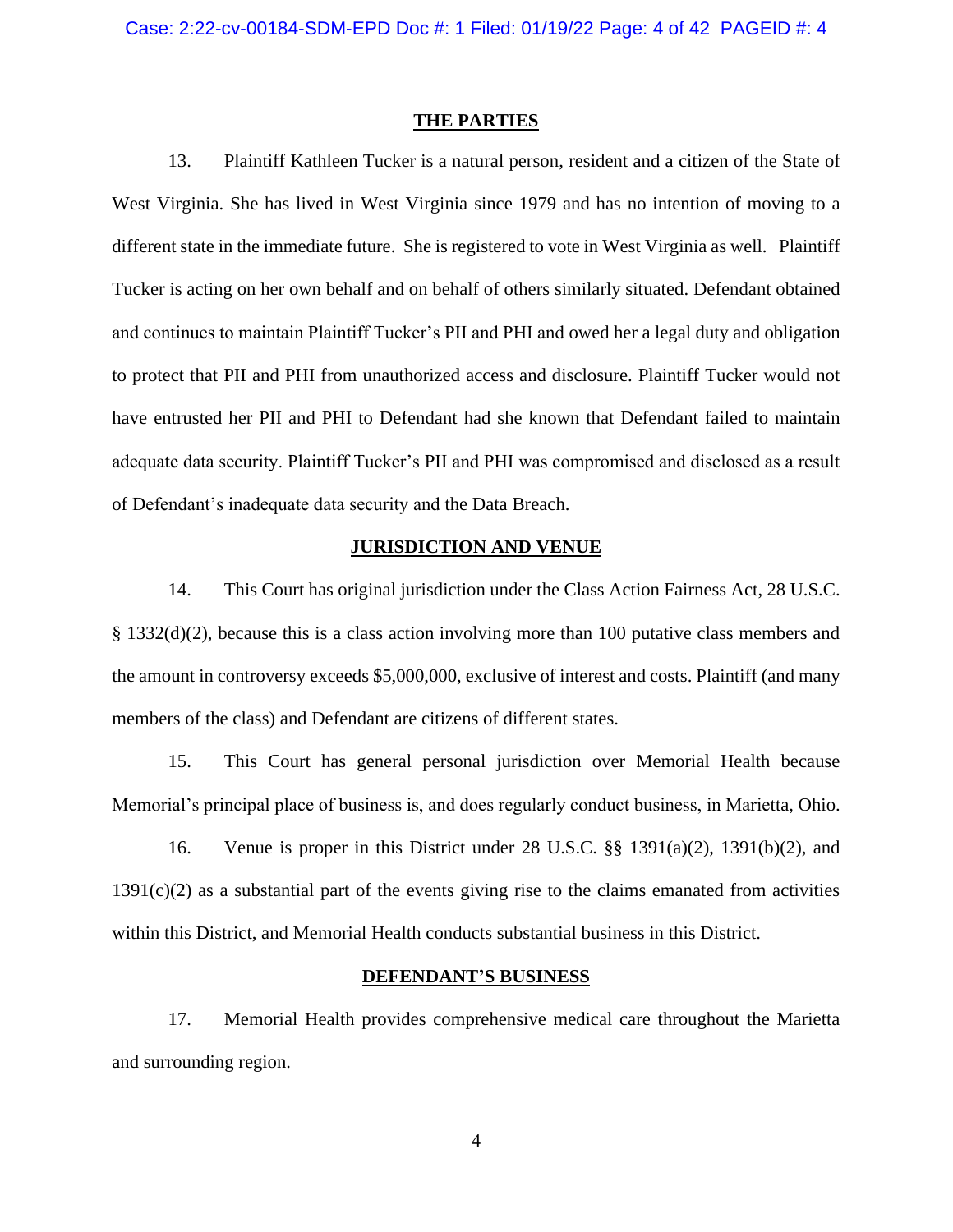## Case: 2:22-cv-00184-SDM-EPD Doc #: 1 Filed: 01/19/22 Page: 5 of 42 PAGEID #: 5

18. Defendant Memorial Health "employs over 2,700 employees, including 325 providers representing 64 clinics."<sup>2</sup> Memorial Health represents that it "strive<sup>[s]</sup> to deliver quality, affordable care with an additional focus on medical and community service."<sup>3</sup>

19. Defendant Memorial Health claims it "is dedicated to providing you with healthcare information and referral services of the highest quality, whole at the same time protecting your privacy."<sup>4</sup>

20. Defendant Memorial Health further claims it is "very concerned with the security of your personally identifiable information and take[s] great care in providing secure transmission of your information from your computer to our services."<sup>5</sup> Defendant also states that "[o]nce we receive your information, we take appropriate steps that we believe are reasonable to protect the security of your data on our system."<sup>6</sup>

21. On information and belief, in the ordinary course of rendering healthcare care services, Memorial Health requires its patients and customers to provide sensitive personal and private information such as:

- Name, address, phone number and email address;
- Date of birth;
- Demographic information;
- Social Security number;
- Financial information;

5 *Id*.

<sup>&</sup>lt;sup>2</sup> Mission and Vison, Memorial Health, https://mhsystem.org/missionandvision (Last visited Jan. 19, 2022).

<sup>3</sup> *Id*.

<sup>4</sup> Web Site Privacy Notice, Memorial Health, https://mhsystem.org/websiteprivacy (Last visited Jan. 19, 2022).

<sup>6</sup> *Id*.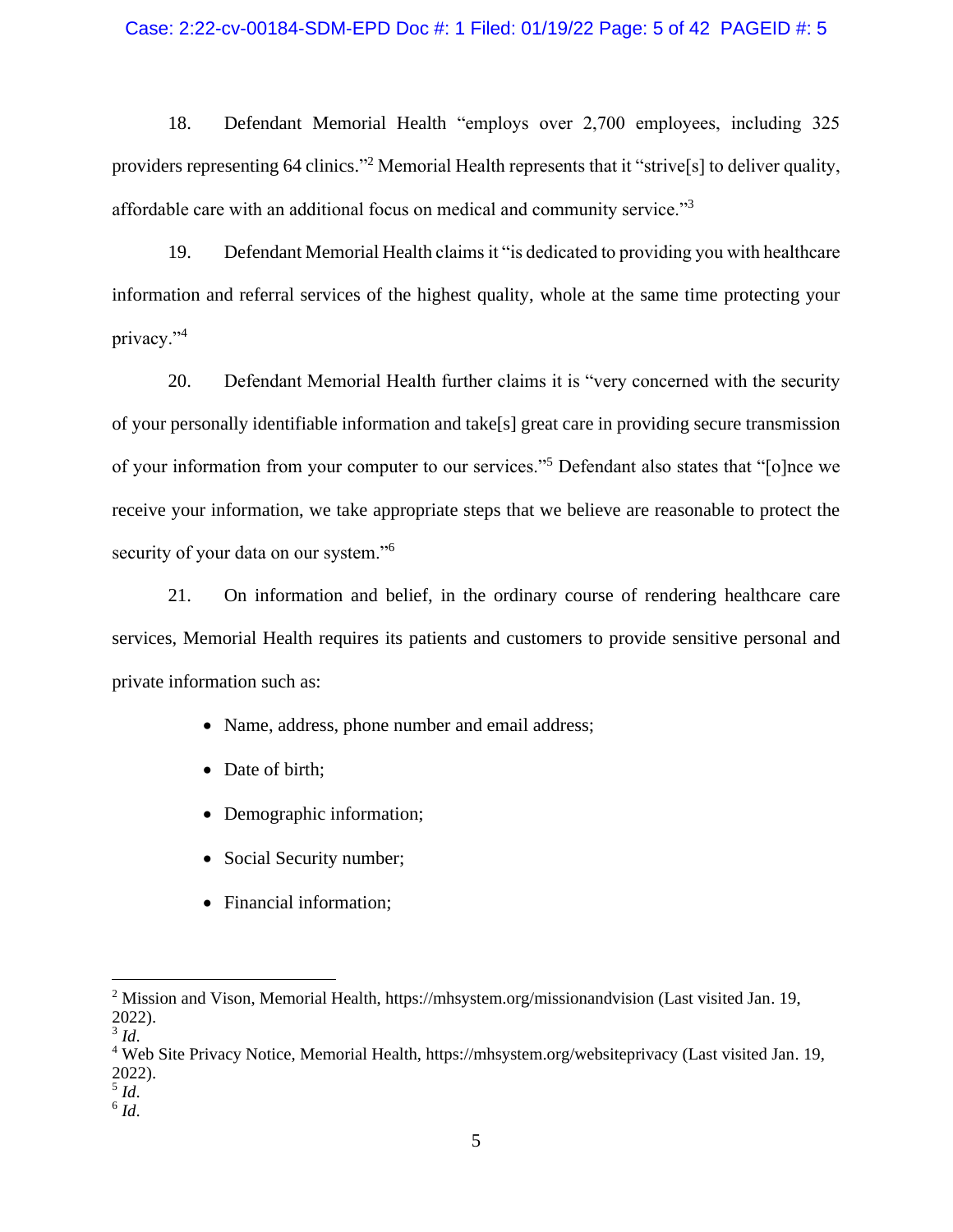- Information relating to individual medical history;
- Information concerning an individual's doctor, nurse or other medical providers;
- Photo identification;
- Employment information, and;
- Other information that may be deemed necessary to provide care.

22. Additionally, Memorial Health may receive private and personal information from other individuals and/or organizations that are part of a customer's "circle of care," such as referring physicians, customers' other doctors, customers' health plan(s), close friends, and/or family Members.

23. On information and belief, Memorial Health provides each of its patients and customers with a HIPAA compliant notice titled "Memorial Health of Ohio Notice of Privacy Practices" (the "Privacy Notice") that explains how they handle customers' sensitive and confidential information.<sup>7</sup>

24. The Privacy Notice is posted in Defendant's offices, provided to every customer upon request, and a "summary" is posted on Defendant's website.<sup>8</sup>

25. Because of the highly sensitive and personal nature of the information Defendant acquires and stores with respect to its customers, Memorial Health, upon information and belief, promises to, among other things: keep customers' protected health information (PHI) private; comply with healthcare industry standards related to data security and Private Information; inform customers and patients of its legal duties and comply with all federal and state laws protecting customers' and patient's Private Information ; only use and release customers' Private Information

<sup>7</sup> *See Notice of Privacy Practices*, Memorial Health of Ohio,

https://mhsystem.org/noticeofprivacypractice (Last visited Jan. 18, 2022).

<sup>8</sup> *Id*.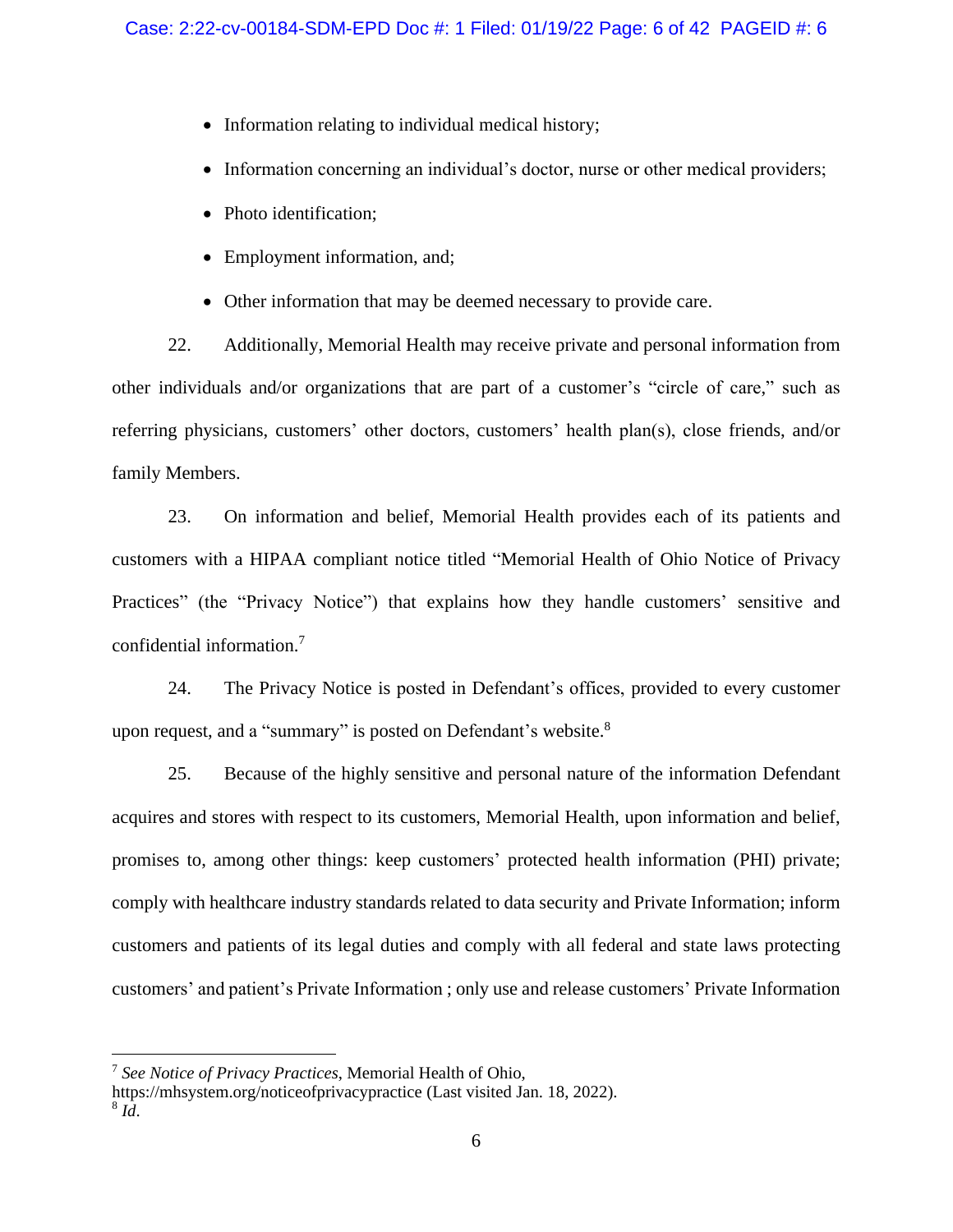## Case: 2:22-cv-00184-SDM-EPD Doc #: 1 Filed: 01/19/22 Page: 7 of 42 PAGEID #: 7

for reasons that relate to the customers or patients medical care and treatment; provide adequate notice to customers if their Private Information is disclosed without authorization; and adhere to the terms outlined in the Privacy Notice.<sup>9</sup>

26. As a condition of purchasing goods and services from Defendant, Memorial Health requires that its customers entrust it with Private Information.

27. By obtaining, collecting, using, and deriving a benefit from Plaintiff and Class Members' Private Information, Defendant assumed legal and equitable duties and knew or should have known that it was responsible for protecting Plaintiff and Class Members' Private Information from unauthorized disclosure.

28. Plaintiff and the Class Members have taken reasonable steps to maintain the confidentiality of their Private Information.

29. Plaintiff and the Class Members relied on Defendant to implement and follow adequate data security policies and protocols, to keep their Private Information confidential and securely maintained, to use such Private Information solely for business and health care purposes , and to prevent the unauthorized disclosures of this information.

#### **THE CYBERATTACK AND DATA BREACH**

30. On August 14, 2021, Memorial Health identified the presence of malware on the Marietta serversthat was impacting all three Memorial Health hospitals in Ohio and West Virginia.

31. The Data Breach resulted in a ransomware group encrypting the Hospital System and shutting down the IT systems.<sup>10</sup>

<sup>&</sup>lt;sup>9</sup> https://mhsystem.org/noticeofprivacypractice (Last visited on Jan. 19, 2022).

<sup>&</sup>lt;sup>10</sup> https://www.bleepingcomputer.com/news/security/hive-ransomware-attacks-memorial-health-systemsteals-patient-data/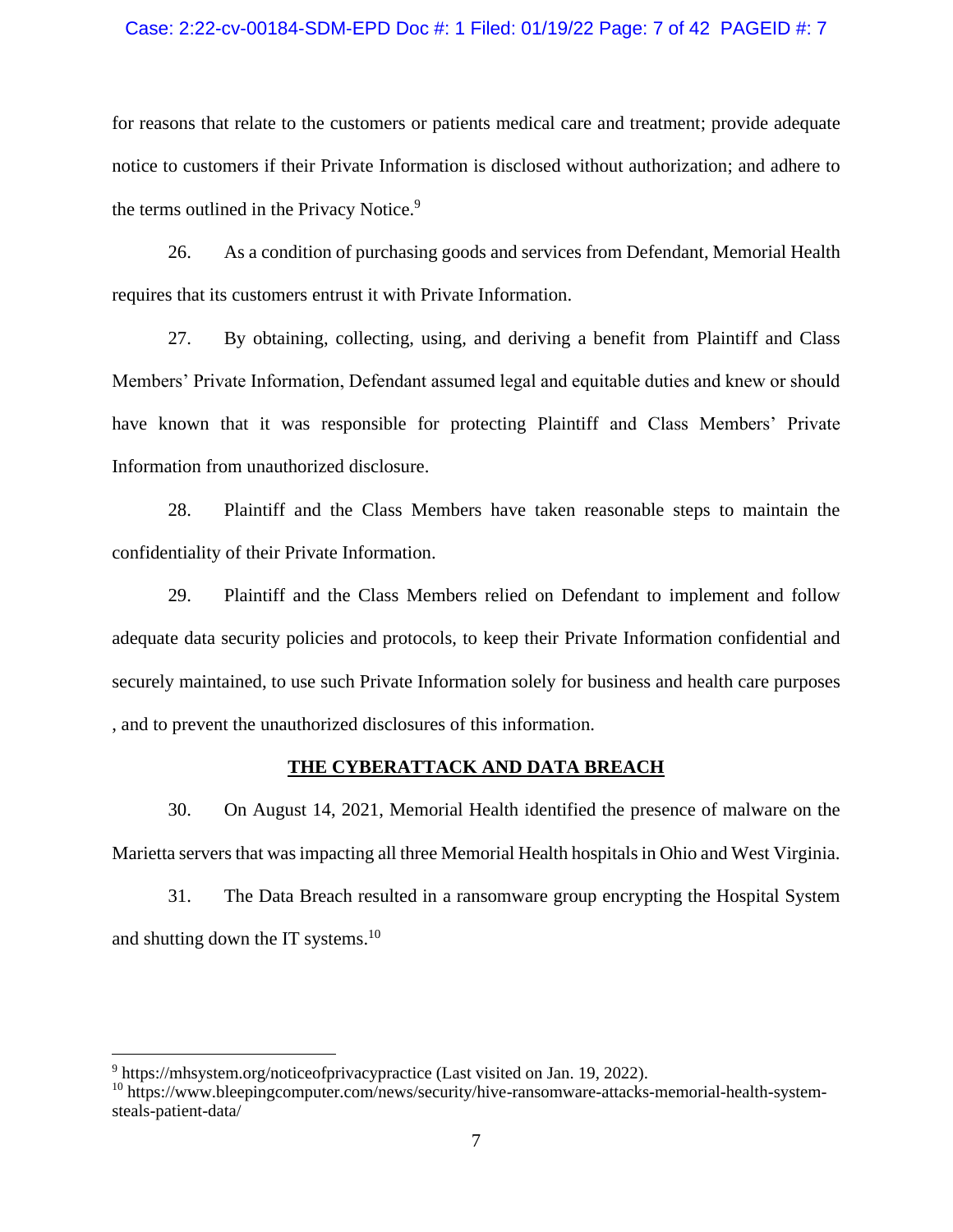## Case: 2:22-cv-00184-SDM-EPD Doc #: 1 Filed: 01/19/22 Page: 8 of 42 PAGEID #: 8

32. Emergency protocols were implemented that forced the medical staff off-line and to work with paper charts until the system could be restored thereby placing patients at risk for medical errors. With no access to radiology or electronic charts, Memorial Health decided to divert emergency patients to other hospitals. Moreover, all urgent surgical appointments and radiology examination were cancelled.<sup>11</sup>

33. It was reported that Hive ransomware, a known data security threat group, was responsible for the attack. Hive has a common course of conduct of exfiltrating and stealing data prior once the data is accessed. Hive maintains a leak site on the Dark Web that is used to pressure victims into paying the ransom once it obtains the sensitive information.<sup>12</sup> "By exfiltrating information, the attackers have more leverage to force the victim to pay the ransom in exchange for the promise to not share or leak the stolen data and to provide a decryption tool."<sup>13</sup>

34. Upon information and belief, Plaintiff's and class members' information was exfiltrated and stolen in the attack. Indeed, Bleeping Computer reported that evidence has been obtained that suggest databases containing the Sensitive Information were stolen in the attack.<sup>14</sup>

35. Memorial Health "worked with a national cybersecurity experts to resolve the impact of a cyber attack in the early morning hours of August 15, 2021."<sup>15</sup>

36. Through the investigation, Defendant determined that from July 10, 2021 through August 15, 2021, an unauthorized actor had "accessed certain systems within their network".<sup>16</sup>

<sup>11</sup> https://www.hipaajournal.com/cyberattack-forces-memorial-health-system-to-divert-patients-toalternate-hospitals/ (Last visited Jan. 19, 2022)

 $12$  Id.

<sup>&</sup>lt;sup>13</sup> https://www.bleepingcomputer.com/news/security/hive-ransomware-attacks-memorial-health-systemsteals-patient-data/

 $14$  Id.

<sup>15</sup> *Id.*

<sup>&</sup>lt;sup>16</sup> Ex.1. https://mhsystem.org/assets/documents/DataNotice.pdf (Last visited Jan. 19, 2022)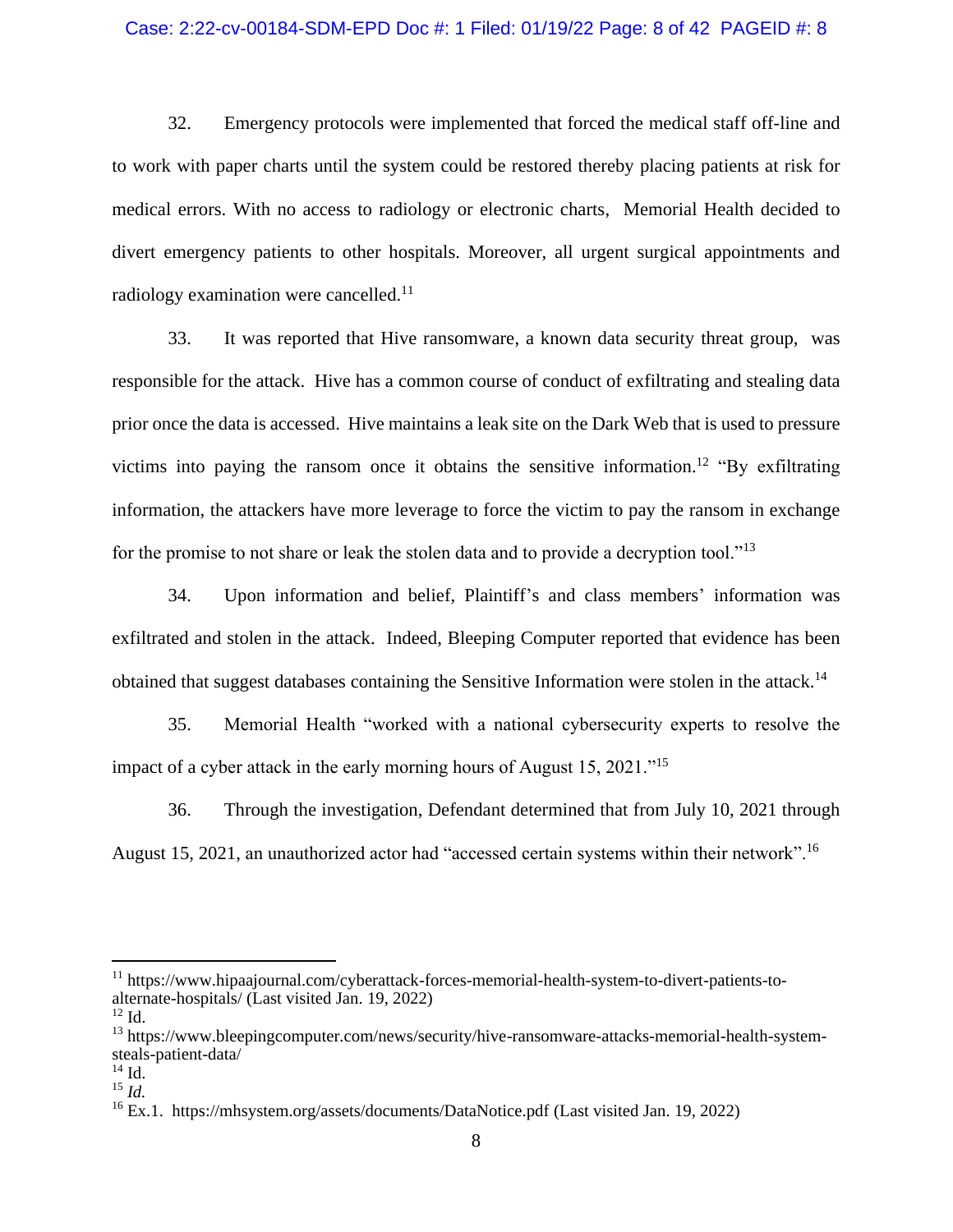## Case: 2:22-cv-00184-SDM-EPD Doc #: 1 Filed: 01/19/22 Page: 9 of 42 PAGEID #: 9

37. Furthermore, the investigation determined that the accessed systems contained sensitive information and that was accessible, unprotected and vulnerable for acquisition and/or exfiltration by the unauthorized actor.<sup>17</sup>

38. The type of Sensitive Information accessed by the unauthorized actor included includes names, dates of birth, medical record numbers, patient account numbers, Social Security Numbers, and medical and treatment information.<sup>18</sup>

39. As a result of the Data Breach, Memorial Health was required to follow "a deliberate, systematic approach to bring systems back online securely and in a manner that prioritizes [Memorial Health's] ability to provide patient care."<sup>19</sup> In addition, the investigation revealed that approximately 216,478 individuals were victims of the Data Breach.<sup>20</sup>

40. While Memorial Health stated in the "Notice of Data Security Incident" letter that August 15, 2021, Memorial Health did not begin notifying victims until January 10, 2022 – approximately five months after discovering the Data Breach.

41. Upon information and belief, and based on the type of cyber attack, along with public news reports, it is plausible and likely that Plaintiff's Private Information was stolen in the Data Breach. Plaintiff further believes her Private Information was likely subsequently sold on the dark web following the Data Breach, as that is the *modus operandi* of all cybercriminals.

42. Defendant had obligations created by HIPAA, contract, industry standards, common law, and its own promises and representations made to Plaintiff and Class Members to keep their Private Information confidential and to protect it from unauthorized access and disclosure.

 $^{17}$  *Id.* 

 $^{18}$   $\overline{1}d$ .

 $^{19}$  *Id.* 

 $^{20}$  https://apps.web.maine.gov/online/aeviewer/ME/40/e7861ebb-6f43-4fe7-9619-25762e3be35d.shtml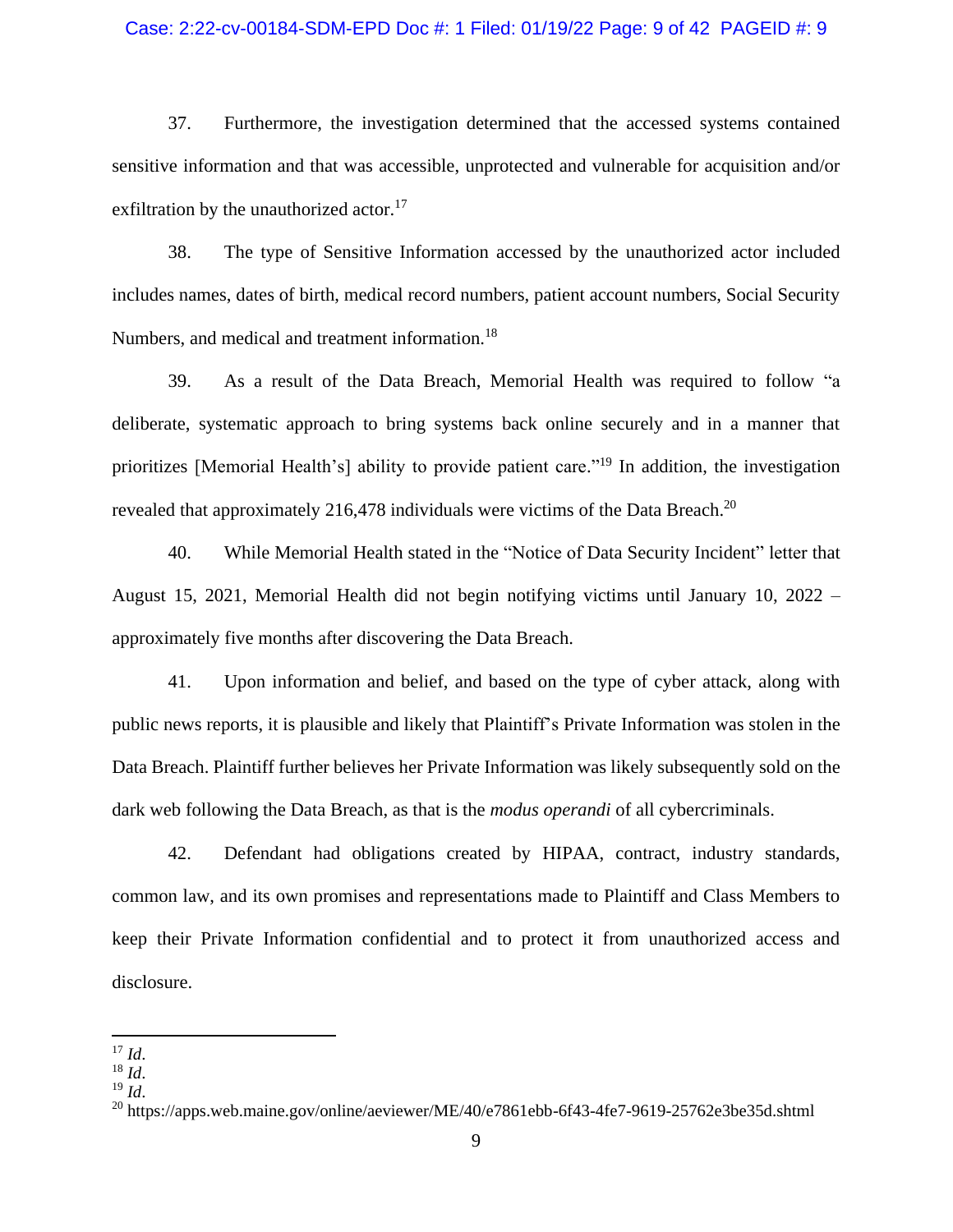#### Case: 2:22-cv-00184-SDM-EPD Doc #: 1 Filed: 01/19/22 Page: 10 of 42 PAGEID #: 10

43. Plaintiff and Class Members provided their Private Information to Defendant with the reasonable expectation and mutual understanding that Defendant would comply with its obligations to keep such information confidential and secure from unauthorized access.

44. Defendant's data security obligations were particularly important given the substantial increase in cyberattacks and/or data breaches in the healthcare industry preceding the date of the breach.

45. In light of recent high profile data breaches at other healthcare partner and provider companies, Defendant knew or should have known that their electronic records and patient and customer Sensitive Information would be targeted by cybercriminals and ransomware attack groups like Hive.

46. Indeed, cyberattacks on medical systems like Defendant have become so notorious that the FBI and U.S. Secret Service have issued a warning to potential targets so they are aware of, and prepared for, a potential attack. As one report explained, "[e]ntities like smaller municipalities and hospitals are attractive. . . because they often have lesser IT defenses and a high incentive to regain access to their data quickly."<sup>21</sup>

47. In fact, according to the cybersecurity firm Mimecast, 90% of healthcare organizations experienced cyberattacks in the past year.<sup>22</sup>

48. Therefore, the increase in such attacks, and attendant risk of future attacks, was widely known to the public and to anyone in Defendant's industry, including Defendant.

<sup>21</sup> *FBI, Secret Service Warn of Targeted*, Law360 (Nov. 18, 2019),

https://www.law360.com/articles/1220974/fbi-secret-service-warn-of-targeted-ransomware (last visited June 23, 2021).

<sup>22</sup> *See* Maria Henriquez, Iowa City Hospital Suffers Phishing Attack, Security Magazine (Nov. 23, 2020), https://www.securitymagazine.com/articles/93988-iowa-city-hospital-suffers-phishing-attack.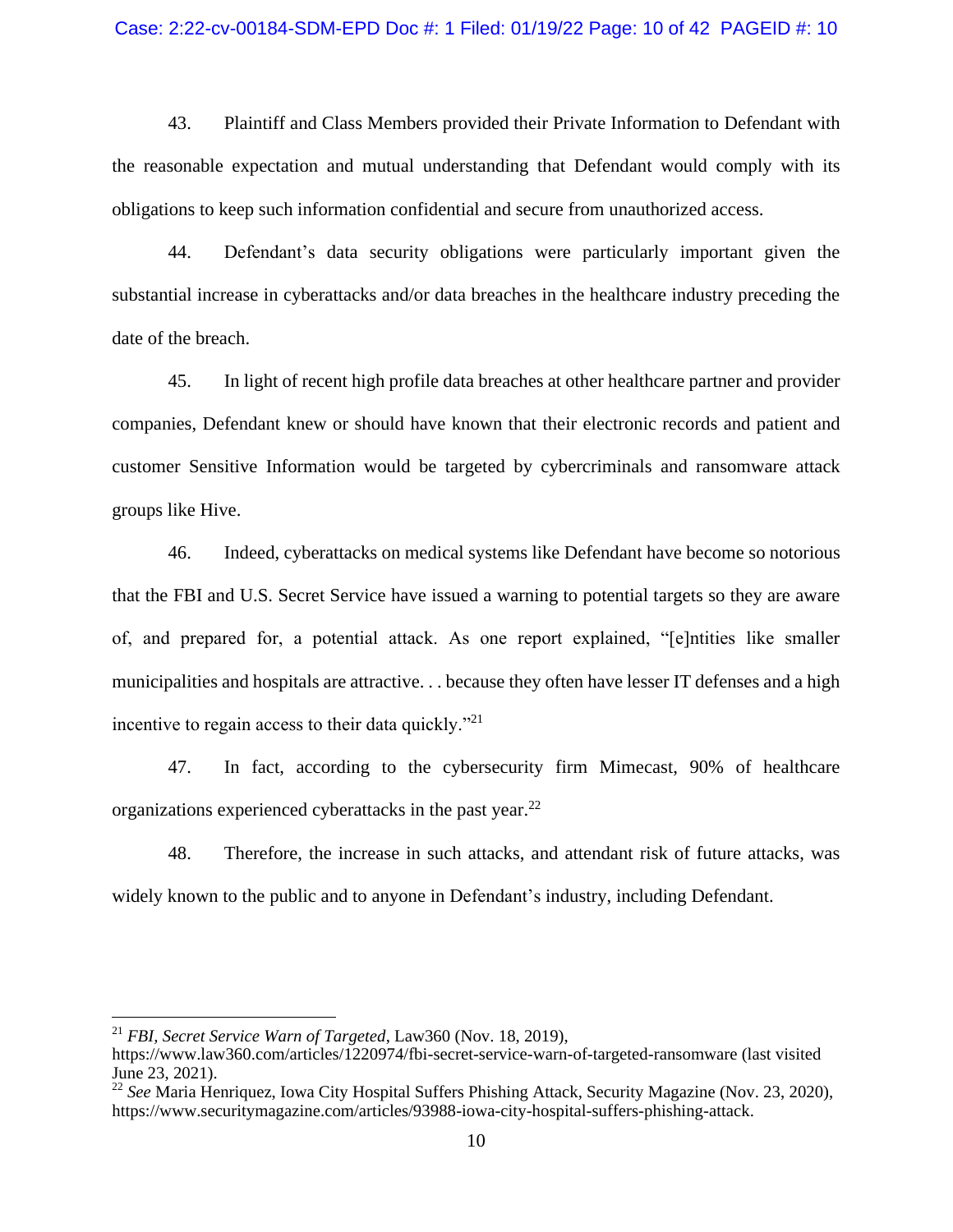# *Defendant Fails to Comply with FTC Guidelines*

49. The Federal Trade Commission ("FTC") has promulgated numerous guides for businesses which highlight the importance of implementing reasonable data security practices. According to the FTC, the need for data security should be factored into all business decisionmaking.

50. In 2016, the FTC updated its publication, *Protecting Personal Information: A Guide for Business*, which established cyber-security guidelines for businesses. The guidelines note that businesses should protect the personal customer information that they keep; properly dispose of personal information that is no longer needed; encrypt information stored on computer networks; understand their network's vulnerabilities; and implement policies to correct any security problems.<sup>23</sup> The guidelines also recommend that businesses use an intrusion detection system to expose a breach as soon as it occurs; monitor all incoming traffic for activity indicating someone is attempting to hack the system; watch for large amounts of data being transmitted from the system; and have a response plan ready in the event of a breach. $^{24}$ 

51. The FTC further recommends that companies not maintain PII longer than is needed for authorization of a transaction; limit access to sensitive data; require complex passwords to be used on networks; use industry-tested methods for security; monitor for suspicious activity on the network; and verify that third-party service providers have implemented reasonable security measures.

52. The FTC has brought enforcement actions against businesses for failing to adequately and reasonably protect customer data, treating the failure to employ reasonable and

<sup>23</sup> *Protecting Personal Information: A Guide for Business*, Federal Trade Commission (2016). Available at https://www.ftc.gov/system/files/documents/plain-language/pdf-0136\_proteting-personalinformation.pdf (last visited Jan. 19, 2022).

 $^{24}$  *Id.*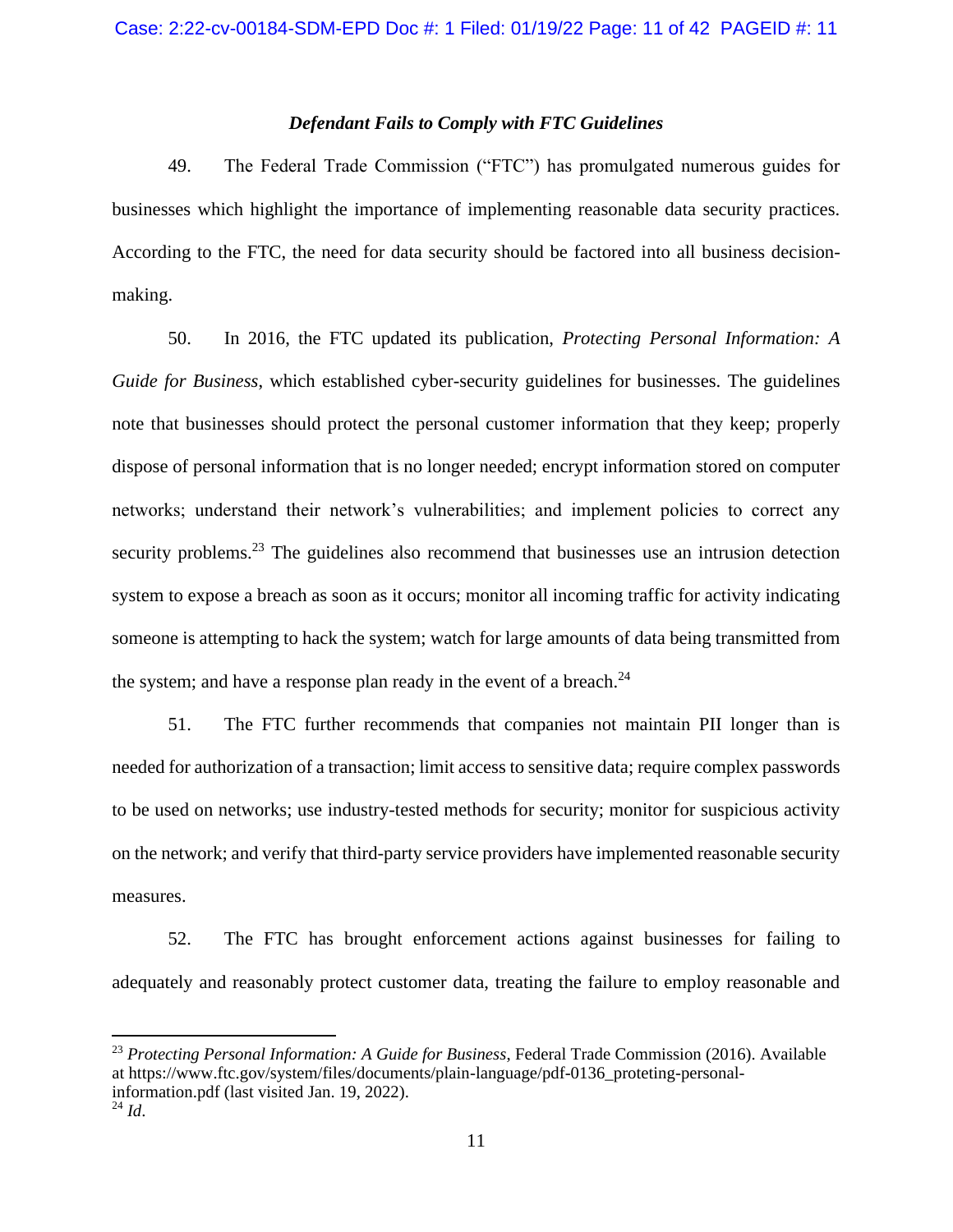### Case: 2:22-cv-00184-SDM-EPD Doc #: 1 Filed: 01/19/22 Page: 12 of 42 PAGEID #: 12

appropriate measures to protect against unauthorized access to confidential consumer data as an unfair act or practice prohibited by Section 5 of the Federal Trade Commission Act ("FTCA"), 15 U.S.C. § 45. Orders resulting from these actions further clarify the measures businesses must take to meet their data security obligations.

53. These FTC enforcement actions include actions against healthcare providers like Defendant. *See, e.g., In the Matter of Labmd, Inc., A Corp*, 2016-2 Trade Cas. (CCH) ¶ 79708, 2016 WL 4128215, at \*32 (MSNET July 28, 2016) ("[T]he Commission concludes that LabMD's data security practices were unreasonable and constitute an unfair act or practice in violation of Section 5 of the FTC Act.")

54. Defendant failed to properly implement basic data security practices.

55. Defendant's failure to employ reasonable and appropriate measures to protect against unauthorized access to customers' PII and PHI constitutes an unfair act or practice prohibited by Section 5 of the FTC Act, 15 U.S.C. § 45.

56. Defendant was at all times fully aware of its obligation to protect the PII and PHI of their customers. Defendant was also aware of the significant repercussions that would result from its failure to do so.

#### *Defendant Fails to Comply with Industry Standards*

57. As shown above, experts studying cyber security routinely identify healthcare providers as being particularly vulnerable to cyberattacks because of the value of the PII and PHI which they collect and maintain.

58. Several best practices have been identified that at a minimum should be implemented by healthcare providers like Defendant, including but not limited to: educating all employees; strong passwords; multi-layer security, including firewalls, anti-virus, and anti-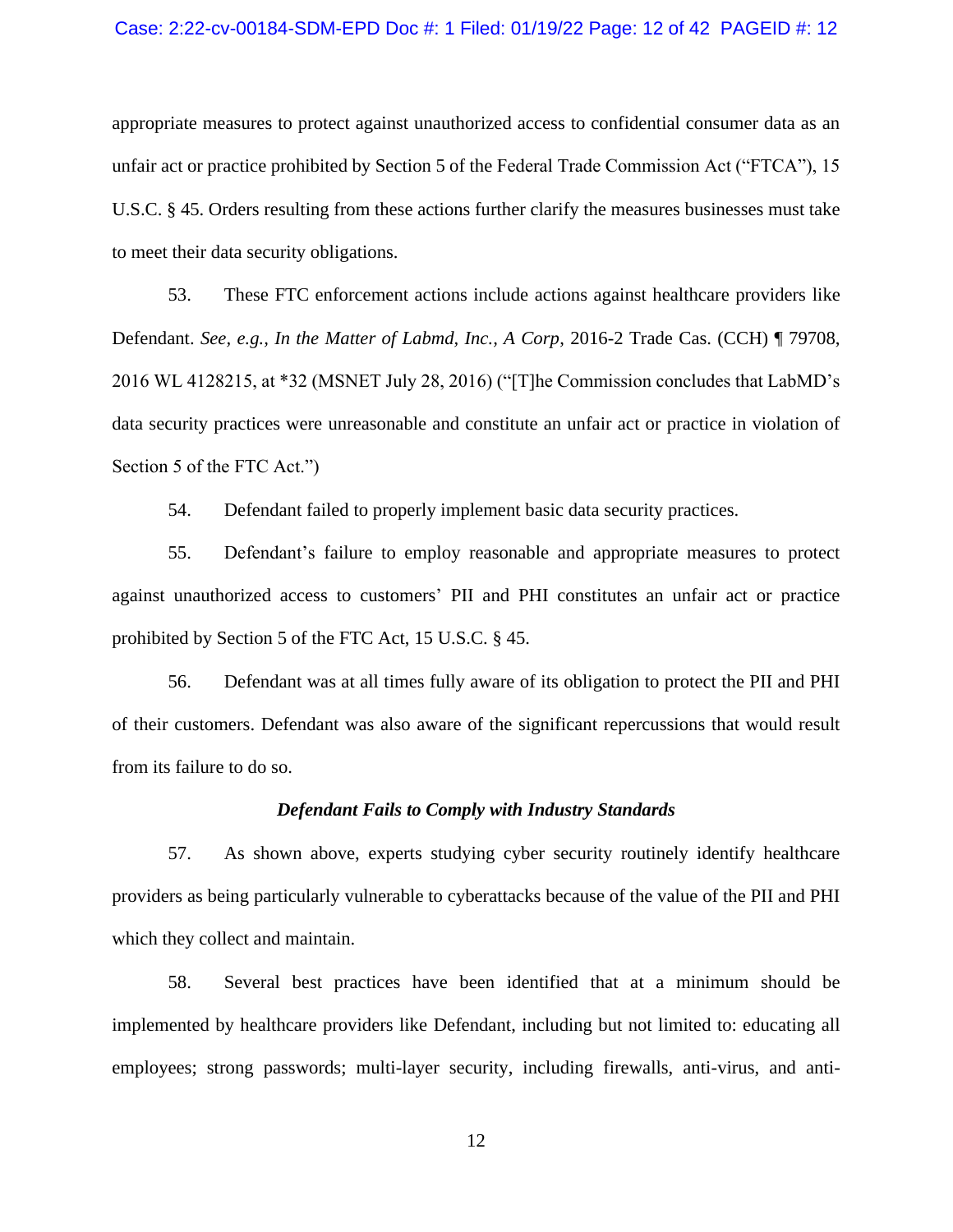## Case: 2:22-cv-00184-SDM-EPD Doc #: 1 Filed: 01/19/22 Page: 13 of 42 PAGEID #: 13

malware software; encryption, making data unreadable without a key; multi-factor authentication; backup data, and; limiting which employees can access sensitive data.

59. Other best cybersecurity practices that are standard in the healthcare industry include installing appropriate malware detection software; monitoring and limiting the network ports; protecting web browsers and email management systems; setting up network systems such as firewalls, switches and routers; monitoring and protection of physical security systems; protection against any possible communication system; training staff regarding critical points.

60. Defendant failed to meet the minimum standards of any of the following frameworks: the NIST Cybersecurity Framework Version 1.1 (including without limitation PR.AC-1, PR.AC-3, PR.AC-4, PR.AC-5, PR.AC-6, PR.AC-7, PR.AT-1, PR.DS-1, PR.DS-5, PR.PT-1, PR.PT-3, DE.CM-1, DE.CM-4, DE.CM-7, DE.CM-8, and RS.CO-2), and the Center for Internet Security's Critical Security Controls (CIS CSC), which are all established standards in reasonable cybersecurity readiness.

61. These foregoing frameworks are existing and applicable industry standards in the healthcare industry, and Defendant failed to comply with these accepted standards, thereby opening the door to the cyber incident and causing the data breach.

# *Defendant's Conduct Violates HIPAA and Evidences Its Insufficient Data Security*

62. HIPAA requires covered entities to protect against reasonably anticipated threats to the security of sensitive patient health information.

63. Covered entities must implement safeguards to ensure the confidentiality, integrity, and availability of PHI. Safeguards must include physical, technical, and administrative components.

64. Title II of HIPAA contains what are known as the Administrative Simplification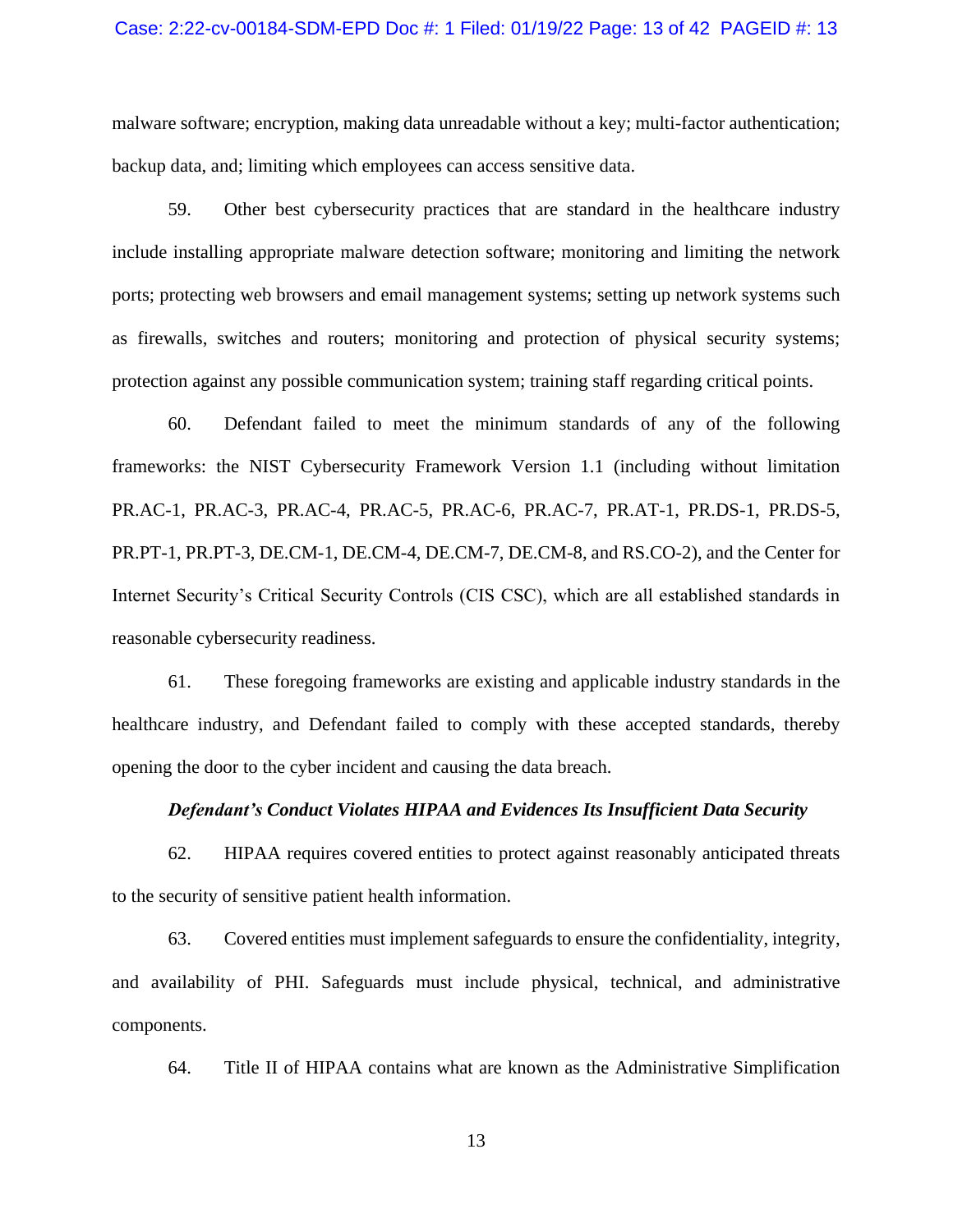provisions. 42 U.S.C. §§ 1301, *et seq*. These provisions require, among other things, that the Department of Health and Human Services ("HHS") create rules to streamline the standards for handling PII like the data Defendant left unguarded. The HHS subsequently promulgated multiple regulations under authority of the Administrative Simplification provisions of HIPAA. These rules include 45 C.F.R. § 164.306(a)(1-4); 45 C.F.R. § 164.312(a)(1); 45 C.F.R. § 164.308(a)(1)(i); 45 C.F.R. § 164.308(a)(1)(ii)(D), and 45 C.F.R. § 164.530(b).

65. A Data Breach such as the one Defendant experienced, is considered a breach under the HIPAA Rules because there is an access of PHI not permitted under the HIPAA Privacy Rule:

> A breach under the HIPAA Rules is defined as, "...the acquisition, access, use, or disclosure of PHI in a manner not permitted under the [HIPAA Privacy Rule] which compromises the security or privacy of the PHI." *See* 45 C.F.R. 164.40

66. Defendant's Data Breach resulted from a combination of insufficiencies that demonstrate Memorial Health failed to comply with safeguards mandated by HIPAA regulations.

# **DEFENDANT'S BREACH**

67. Defendant breached its obligations to Plaintiff and Class Members and/or was otherwise negligent and reckless because it failed to properly maintain and safeguard its computer systems and data. Defendant's unlawful conduct includes, but is not limited to, the following acts and/or omissions:

- a. Failing to maintain an adequate data security system to reduce the risk of data breaches and cyber-attacks;
- b. Failing to adequately protect customers' Private Information;
- c. Failing to properly monitor its own data security systems for existing intrusions;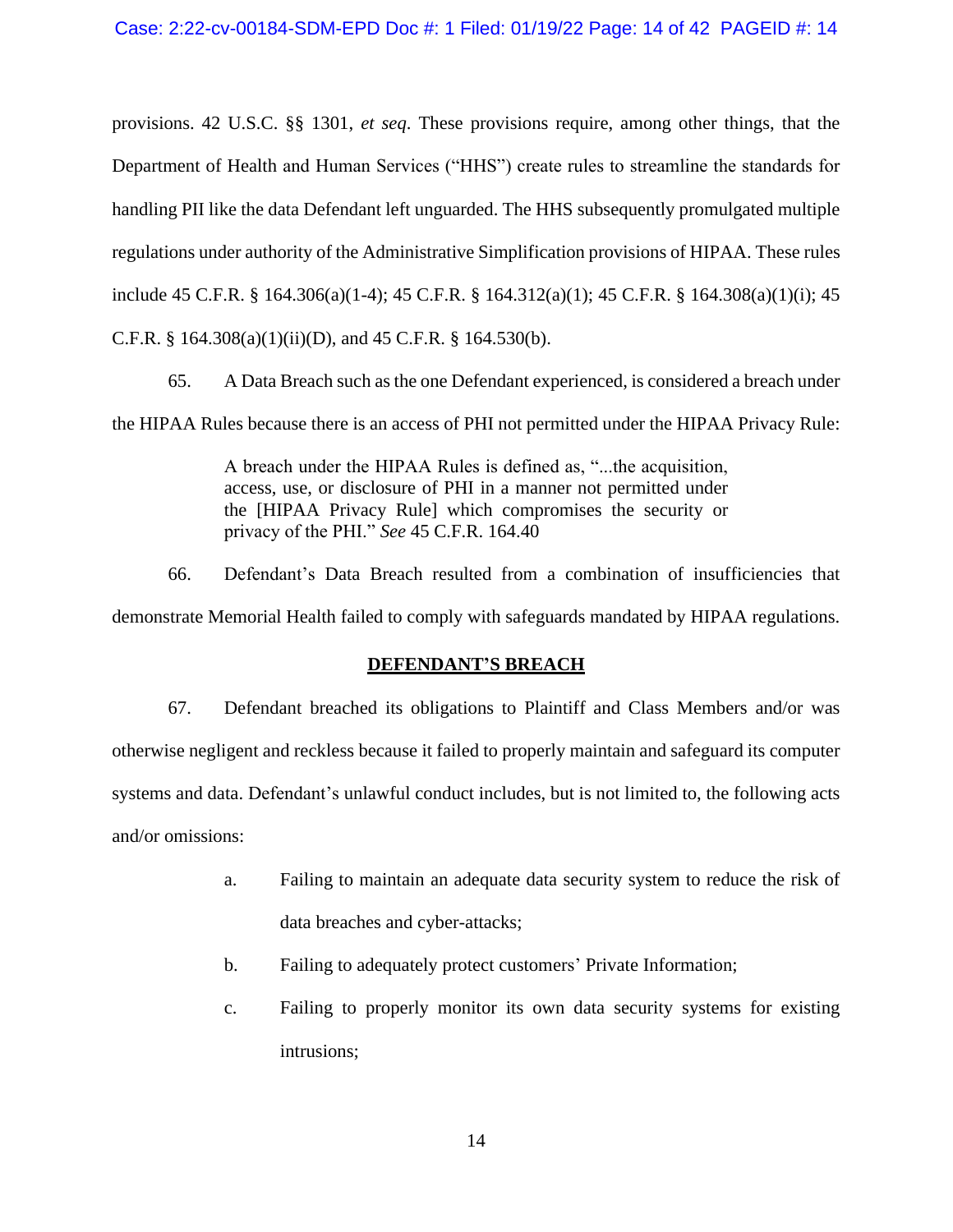- d. Failing to ensure that its vendors with access to its computer systems and data employed reasonable security procedures;
- e. Failing to train its employees in the proper handling of emails containing PII and PHI and maintain adequate email security practices;
- f. Failing to ensure the confidentiality and integrity of electronic PHI it created, received, maintained, and/or transmitted, in violation of 45 C.F.R.  $§ 164.306(a)(1);$
- g. Failing to implement technical policies and procedures for electronic information systems that maintain electronic PHI to allow access only to those persons or software programs that have been granted access rights in violation of 45 C.F.R. § 164.312(a)(1);
- h. Failing to implement policies and procedures to prevent, detect, contain, and correct security violations in violation of 45 C.F.R. § 164.308(a)(1)(i);
- i. Failing to implement procedures to review records of information system activity regularly, such as audit logs, access reports, and security incident tracking reports in violation of 45 C.F.R.  $\S$  164.308(a)(1)(ii)(D);
- j. Failing to protect against reasonably anticipated threats or hazards to the security or integrity of electronic PHI in violation of 45 C.F.R. § 164.306(a)(2);
- k. Failing to protect against reasonably anticipated uses or disclosures of electronic PHI that are not permitted under the privacy rules regarding individually identifiable health information in violation of 45 C.F.R. § 164.306(a)(3);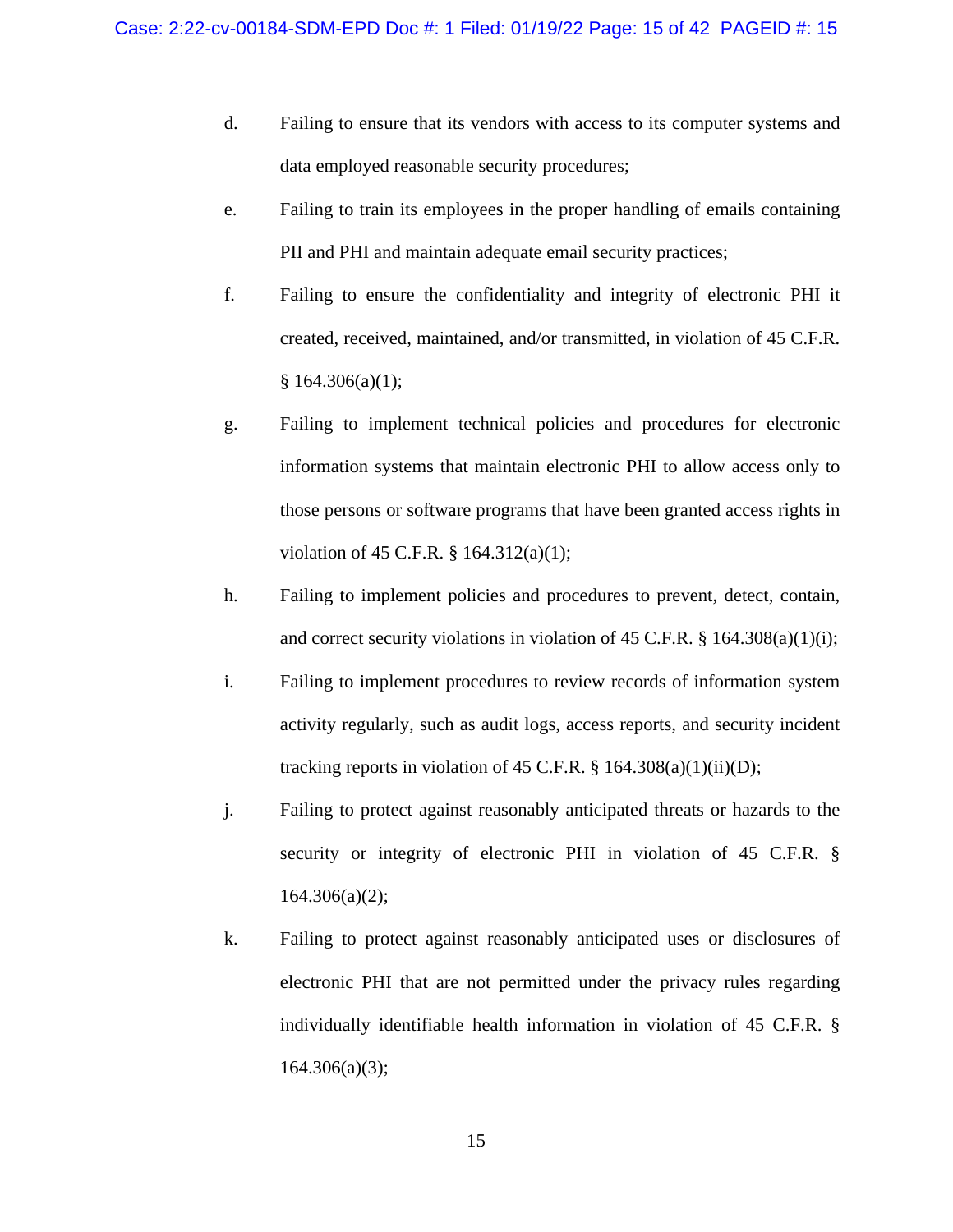- l. Failing to ensure compliance with HIPAA security standard rules by its workforces in violation of 45 C.F.R.  $\S$  164.306(a)(4);
- m. Failing to train all members of its workforces effectively on the policies and procedures regarding PHI as necessary and appropriate for the members of its workforces to carry out their functions and to maintain security of PHI, in violation of 45 C.F.R. § 164.530(b);
- n. Failing to render the electronic PHI it maintained unusable, unreadable, or indecipherable to unauthorized individuals, as it had not encrypted the electronic PHI as specified in the HIPAA Security Rule by "the use of an algorithmic process to transform data into a form in which there is a low probability of assigning meaning without use of a confidential process or key" (45 CFR  $\frac{1}{2}$  164.304's definition of "encryption");
- o. Failing to comply with FTC guidelines for cybersecurity, in violation of Section 5 of the FTC Act, and;
- p. Failing to adhere to industry standards for cybersecurity as discussed above.
- q. Otherwise breached its duties and obligations to protect Plaintiff's and Class Members' Sensitive Information.

68. Defendant negligently and unlawfully failed to safeguard Plaintiff and Class Members' Private Information by allowing cyberthieves to access Memorial Health's computer network and systems which contained unsecured and unencrypted PII.

69. Accordingly, as outlined below, Plaintiff and Class Members now face an increased risk of fraud and identity theft. In addition, Plaintiff and the Class Members also lost the benefit of the bargain they made with Defendant.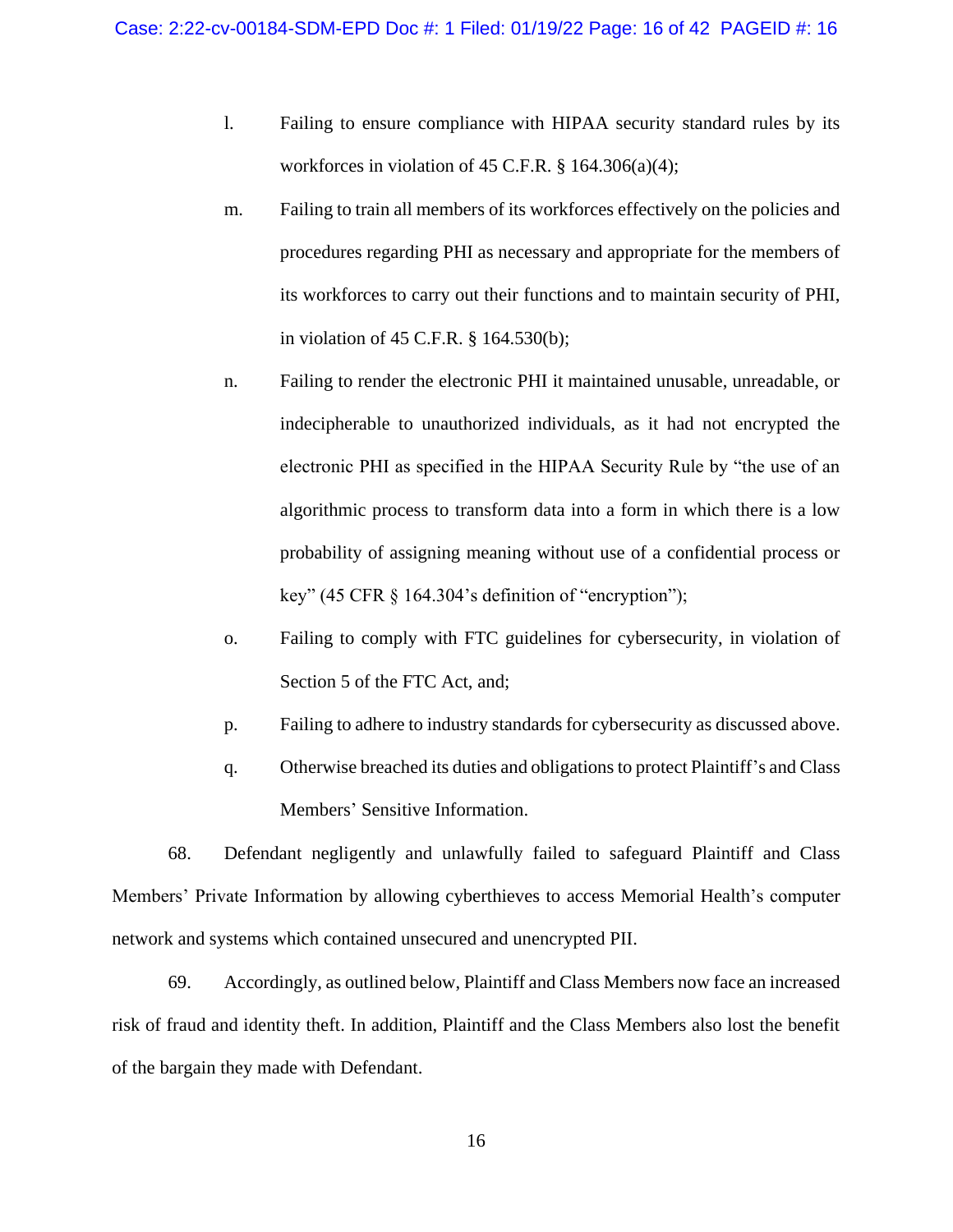# *Cyberattacks and Data Breaches Cause Disruption and Put Consumers at an Increased Risk of Fraud and Identity Theft*

70. Cyberattacks and data breaches at healthcare providers like Defendant are especially problematic because they can negatively impact the overall daily lives of individuals affected by the attack.

71. Researchers have found that among medical service providers that experience a data security incident, the death rate among patients increased in the months and years after the attack.<sup>25</sup>

72. Researchers have further found that at medical service providers that experienced a data security incident, the incident was associated with deterioration in timeliness and patient outcomes, generally.<sup>26</sup>

73. The United States Government Accountability Office released a report in 2007 regarding data breaches ("GAO Report") in which it noted that victims of identity theft will face "substantial costs and time to repair the damage to their good name and credit record."<sup>27</sup>

74. That is because any victim of a data breach is exposed to serious ramifications regardless of the nature of the data. Indeed, the reason criminals steal personally identifiable information is to monetize it. They do this by selling the spoils of their cyberattacks on the black market to identity thieves who desire to extort and harass victims, take over victims' identities in order to engage in illegal financial transactions under the victims' names. Because a person's

<sup>25</sup> *See* Nsikan Akpan, *Ransomware and Data Breaches Linked to Uptick in Fatal Heart Attacks*, PBS (Oct. 24, 2019), https://www.pbs.org/newshour/science/ransomware-and-other-data-breaches-linked-to-uptickin-fatal-heart-attacks.

<sup>26</sup> *See* Sung J. Choi et al., *Data Breach Remediation Efforts and Their Implications for Hospital Quality*, 54 Health Services Research 971, 971-980 (2019). Available at https://onlinelibrary.wiley.com/doi/full/10.1111/1475-6773.13203.

<sup>27</sup> *See* U.S. Gov. Accounting Office, GAO-07-737, Personal Information: Data Breaches Are Frequent, but Evidence of Resulting Identity Theft Is Limited; However, the Full Extent Is Unknown (2007). Available at https://www.gao.gov/new.items/d07737.pdf.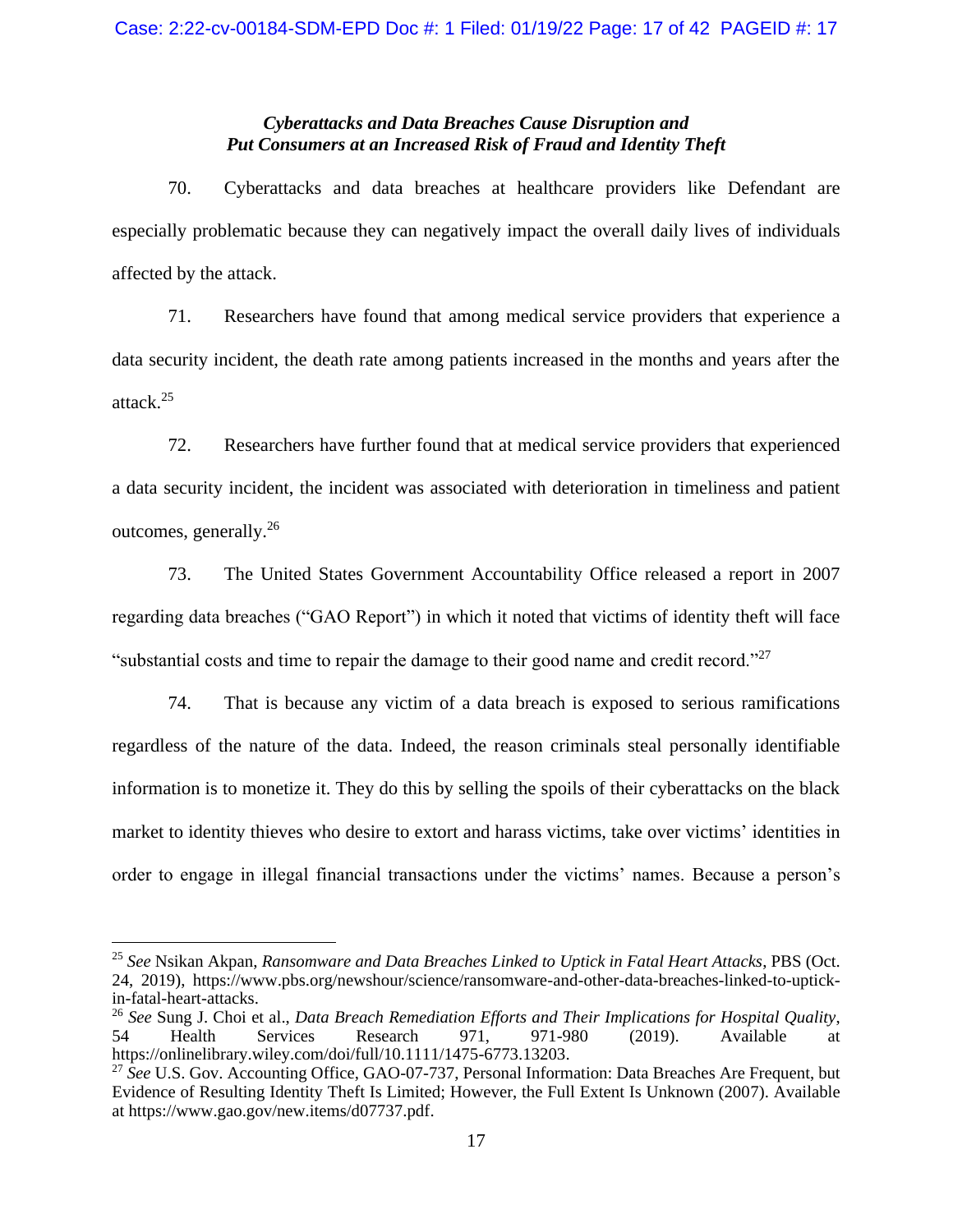#### Case: 2:22-cv-00184-SDM-EPD Doc #: 1 Filed: 01/19/22 Page: 18 of 42 PAGEID #: 18

identity is akin to a puzzle, the more accurate pieces of data an identity thief obtains about a person, the easier it is for the thief to take on the victim's identity, or otherwise harass or track the victim. For example, armed with just a name and date of birth, a data thief can utilize a hacking technique referred to as "social engineering" to obtain even more information about a victim's identity, such as a person's login credentials or Social Security number. Social engineering is a form of hacking whereby a data thief uses previously acquired information to manipulate individuals into disclosing additional confidential or personal information through means such as spam phone calls and text messages or phishing emails.

75. The FTC recommends that identity theft victims take several steps to protect their personal and financial information after a data breach, including contacting one of the credit bureaus to place a fraud alert (consider an extended fraud alert that lasts for 7 years if someone steals their identity), reviewing their credit reports, contacting companies to remove fraudulent charges from their accounts, placing a credit freeze on their credit, and correcting their credit reports.<sup>28</sup>

76. Identity thieves use stolen personal information such as Social Security numbers for a variety of crimes, including credit card fraud, phone or utilities fraud, and bank/finance fraud.

77. Identity thieves can also use Social Security numbers to obtain a driver's license or official identification card in the victim's name but with the thief's picture; use the victim's name and Social Security number to obtain government benefits; or file a fraudulent tax return using the victim's information. In addition, identity thieves may obtain a job using the victim's Social Security number, rent a house or receive medical services in the victim's name, and may even give the victim's personal information to police during an arrest resulting in an arrest warrant being

<sup>28</sup> *See IdentityTheft.gov*, Federal Trade Commission, https://www.identitytheft.gov/Steps (last visited Jan. 19, 2022).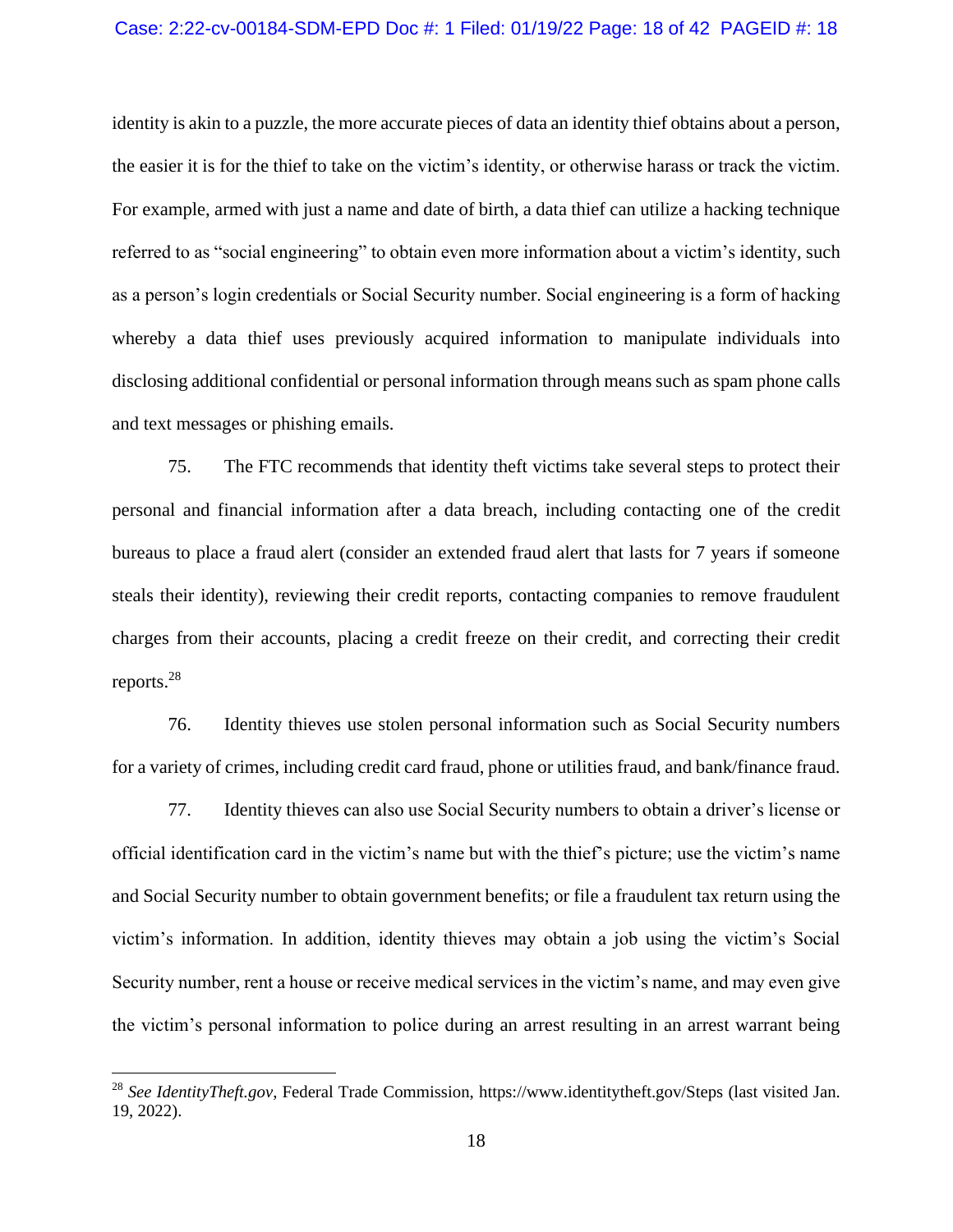issued in the victim's name.

78. Moreover, theft of Private Information is also gravely serious. PII and PHI is an extremely valuable property right. $^{29}$ 

79. Its value is axiomatic, considering the value of "big data" in corporate America and the fact that the consequences of cyber thefts include heavy prison sentences. Even this obvious risk to reward analysis illustrates beyond doubt that Private Information has considerable market value.

80. Theft of PHI, in particular, is gravely serious: "[a] thief may use your name or health insurance numbers to see a doctor, get prescription drugs, file claims with your insurance provider, or get other care. If the thief's health information is mixed with yours, your treatment, insurance and payment records, and credit report may be affected."<sup>30</sup>

81. Drug manufacturers, medical device manufacturers, pharmacies, hospitals and other healthcare service providers often purchase PII and PHI on the black market for the purpose of target marketing their products and services to the physical maladies of the data breach victims themselves. Insurance companies purchase and use wrongfully disclosed PHI to adjust their insureds' medical insurance premiums.

82. It must also be noted there may be a substantial time lag – measured in years - between when harm occurs and when it is discovered, and also between when Private Information and/or financial information is stolen and when it is used.

83. According to the U.S. Government Accountability Office, which conducted a study

<sup>29</sup> *See, e.g*., John T. Soma, et al, *Corporate Privacy Trend: The "Value" of Personally Identifiable Information ("PII") Equals the "Value" of Financial Assets*, 15 Rich. J.L. & Tech. 11, at \*3-4 (2009) ("PII, which companies obtain at little cost, has quantifiable value that is rapidly reaching a level comparable to the value of traditional financial assets.") (citations omitted).

<sup>30</sup> *See* Federal Trade Commission, *Medical Identity Theft*, http://www.consumer.ftc.gov/articles/0171 medical-identity-theft (last visited Jan. 19, 2022).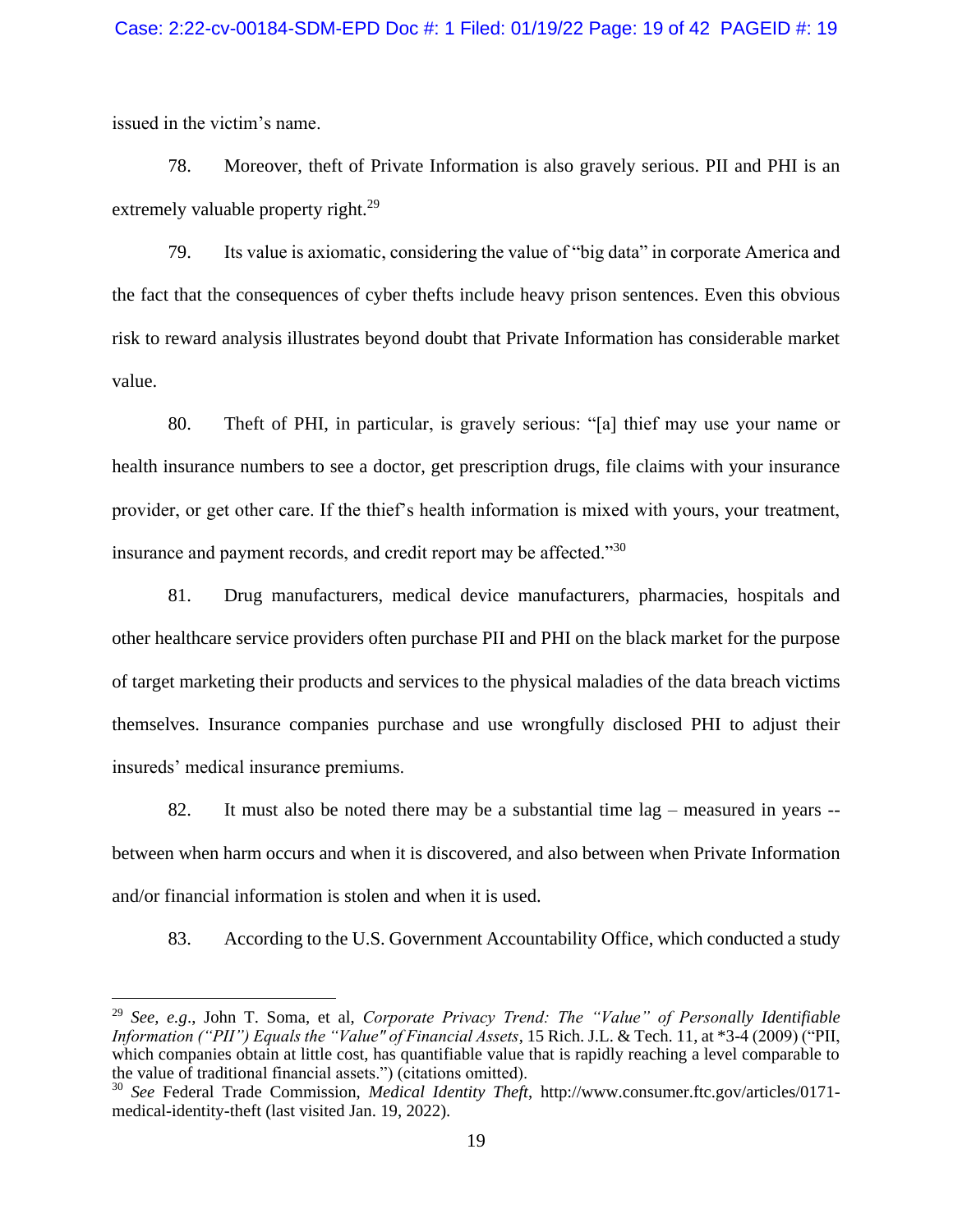regarding data breaches:

[L]aw enforcement officials told us that in some cases, stolen data may be held for up to a year or more before being used to commit identity theft. Further, once stolen data have been sold or posted on the Web, fraudulent use of that information may continue for years. As a result, studies that attempt to measure the harm resulting from data breaches cannot necessarily rule out all future harm.

*See* GAO Report, at p. 29.

84. Private Information is such a valuable commodity to identity thieves that once the information has been compromised, criminals often trade the information on the "cyber blackmarket" for years.

85. There is a strong probability that entire batches of stolen information have been dumped on the black market and are yet to be dumped on the black market, meaning Plaintiff and Class Members are at an increased risk of fraud and identity theft for many years into the future.

86. Thus, Plaintiff and Class Members must vigilantly monitor their financial and medical accounts for many years to come.

87. Sensitive Private Information can sell for as much as \$363 per record according to the Infosec Institute.<sup>31</sup> PII is particularly valuable because criminals can use it to target victims with frauds and scams. Once PII is stolen, fraudulent use of that information and damage to victims may continue for years.

88. For example, the Social Security Administration has warned that identity thieves can use an individual's Social Security number to apply for additional credit lines.<sup>32</sup> Such fraud may go undetected until debt collection calls commence months, or even years, later. Stolen Social Security Numbers also make it possible for thieves to file fraudulent tax returns, file for

<sup>31</sup> *See* Ashiq Ja, *Hackers Selling Healthcare Data in the Black Market*, InfoSec (July 27, 2015), https://resources.infosecinstitute.com/topic/hackers-selling-healthcare-data-in-the-black-market/.

<sup>32</sup> *Identity Theft and Your Social Security Number*, Social Security Administration (2018) at 1. Available at https://www.ssa.gov/pubs/EN-05-10064.pdf (Jan. 19, 2022).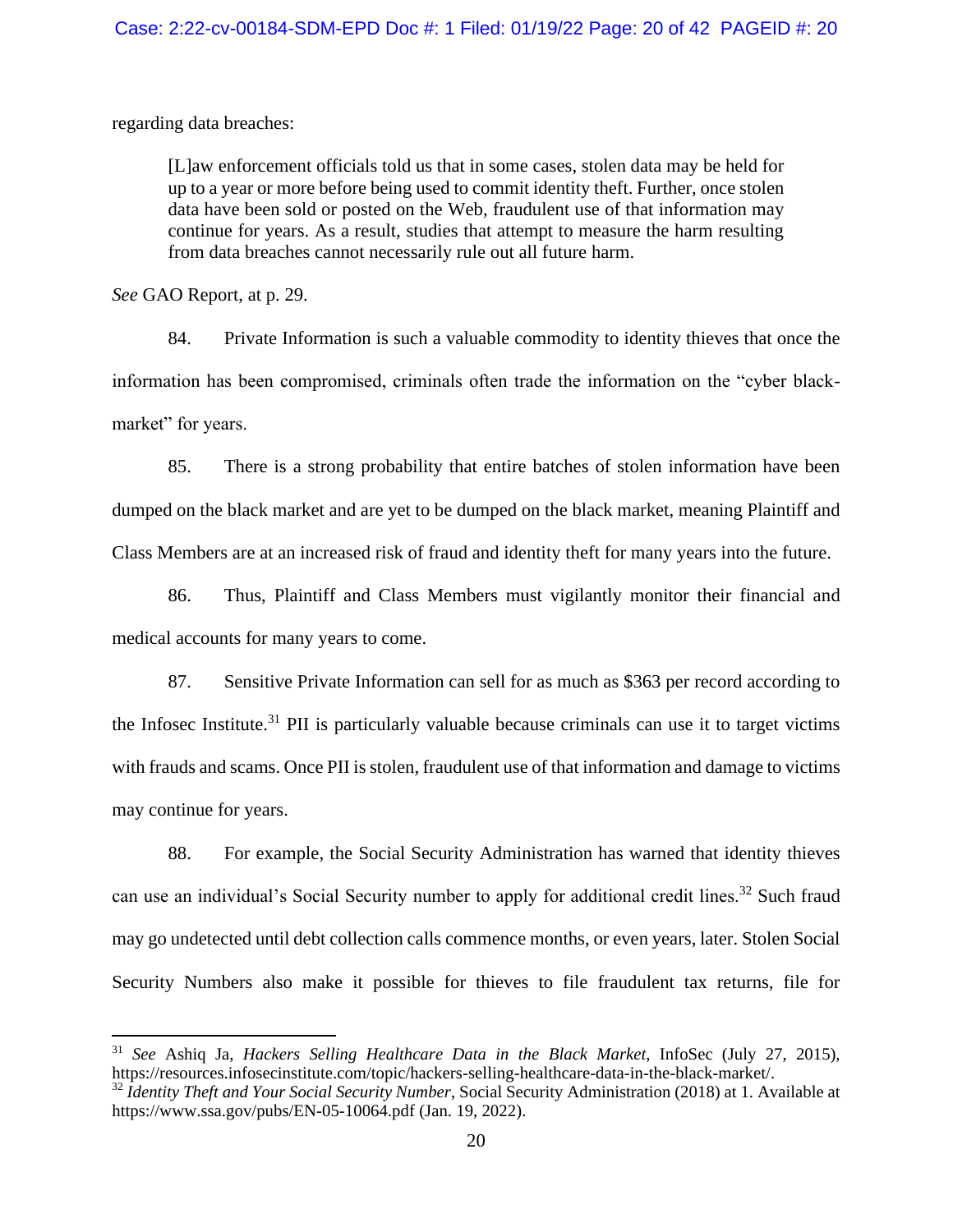## Case: 2:22-cv-00184-SDM-EPD Doc #: 1 Filed: 01/19/22 Page: 21 of 42 PAGEID #: 21

unemployment benefits, or apply for a job using a false identity.<sup>33</sup> Each of these fraudulent activities is difficult to detect. An individual may not know that his or her Social Security Number was used to file for unemployment benefits until law enforcement notifies the individual's employer of the suspected fraud. Fraudulent tax returns are typically discovered only when an individual's authentic tax return is rejected.

89. Moreover, it is not an easy task to change or cancel a stolen Social Security number.

90. An individual cannot obtain a new Social Security number without significant paperwork and evidence of actual misuse. Even then, a new Social Security number may not be effective, as "[t]he credit bureaus and banks are able to link the new number very quickly to the old number, so all of that old bad information is quickly inherited into the new Social Security number."<sup>34</sup>

91. This data, as one would expect, demands a much higher price on the black market. Martin Walter, senior director at cybersecurity firm RedSeal, explained, "[c]ompared to credit card information, personally identifiable information and Social Security Numbers are worth more than 10x on the black market."<sup>35</sup>

92. Medical information is especially valuable to identity thieves.

93. According to account monitoring company LogDog, coveted Social Security numbers were selling on the dark web for just \$1 in  $2016$  – the same as a Facebook account.<sup>36</sup> That

<sup>33</sup> *Id* at 4.

<sup>34</sup> Brian Naylor, *Victims of Social Security Number Theft Find It's Hard to Bounce Back*, NPR (Feb. 9, 2015), http://www.npr.org/2015/02/09/384875839/data-stolen-by-anthem-s-hackers-has-millionsworrying-about-identity-theft.

<sup>35</sup> Tim Greene, *Anthem Hack: Personal Data Stolen Sells for 10x Price of Stolen Credit Card Numbers*, Computer World (Feb. 6, 2015), http://www.itworld.com/article/2880960/anthem-hack-personal-datastolen-sells-for-10x-price-of-stolen-credit-card-numbers.html.

<sup>36</sup> *See* Omri Toppol, *Email Security: How You Are Doing It Wrong & Paying Too Much*, LogDog (Feb. 14, 2016), https://getlogdog.com/blogdog/email-security-you-are-doing-it-wrong/.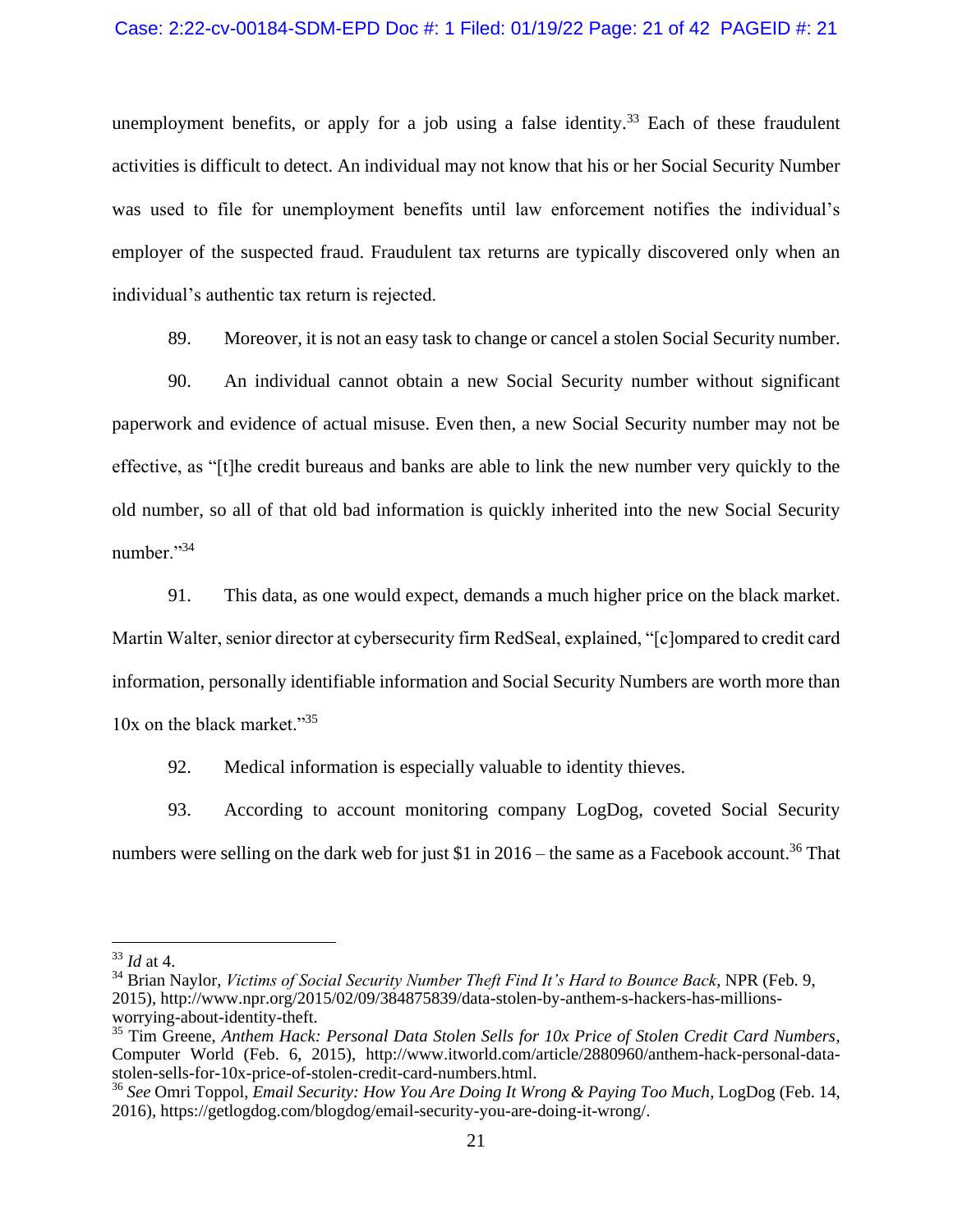## Case: 2:22-cv-00184-SDM-EPD Doc #: 1 Filed: 01/19/22 Page: 22 of 42 PAGEID #: 22

pales in comparison with the asking price for medical data, which was selling for \$50 and up.<sup>37</sup>

94. Because of the value of its collected and stored data, the medical industry has experienced disproportionally higher numbers of data theft events than other industries.

95. For this reason, Defendant knew or should have known about these dangers and strengthened its data and email handling systems accordingly. Defendant was put on notice of the substantial and foreseeable risk of harm from a data breach, yet Memorial Health failed to properly prepare for that risk.

#### *Plaintiff and Class Members' Damages*

96. To date, Defendant has done absolutely nothing to provide Plaintiff and the Class Members with relief for the damages they have suffered as a result of the Data Breach.

97. Defendant has merely offered Plaintiff and Class Members complimentary fraud and identity monitoring services for up to twelve (12) months, but this does nothing to compensate them for damages incurred and time spent dealing with the Data Breach.

98. Plaintiff and Class Members have been damaged by the compromise of their Private Information in the Data Breach.

99. Plaintiff's names, addresses, Social Security Number, medical and treatment information, and health insurance information were all compromised in the Data Breach and are now in the hands of the cybercriminals who accessed Defendant's computer system.

100. As a result of the Data Breach, Plaintiff Tucker has experienced a substantial increase in suspicious scam phone calls which appear to be placed with the intent to obtain personal information to commit identity theft by way of a social engineering attack.

<sup>37</sup> Lisa Vaas, *Ransomware Attacks Paralyze, and Sometimes Crush, Hospitals*, Naked Security (Oct. 3, 2019), https://nakedsecurity.sophos.com/2019/10/03/ransomware-attacks-paralyze-and-sometimes-crushhospitals/#content.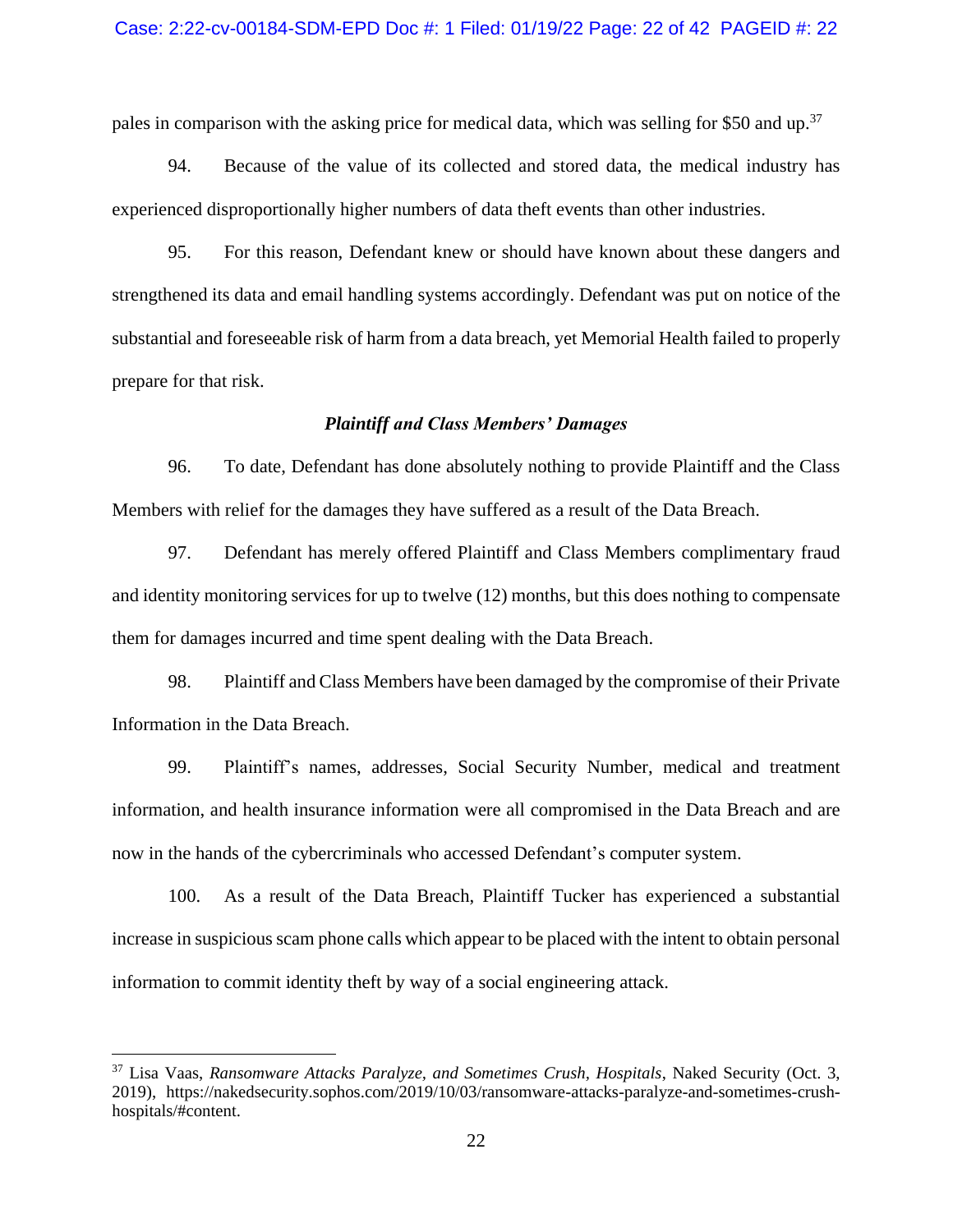#### Case: 2:22-cv-00184-SDM-EPD Doc #: 1 Filed: 01/19/22 Page: 23 of 42 PAGEID #: 23

101. Since being notified of the Data Breach, Plaintiff Tucker has spent time dealing with the impact of the Data Breach, valuable time Plaintiff otherwise would have spent on other activities, including but not limited to work and/or recreation.

102. Following the Data Breach, Plaintiff was notified of two fraudulent charges on her Discovery Card, which was the same card she used to pay for all of her medical services, including prescriptions and any co-pays.

103. Due to the Data Breach, Plaintiff anticipates spending considerable time and money on an ongoing basis to try to mitigate and address harms caused by the Data Breach. This includes changing passwords, cancelling credit and debit cards, and monitoring her accounts for fraudulent activity. She has had to change numerous accounts that contained monthly billing auto pay to protect against future theft. She also intends to sign up for identity theft monitoring with a cost of \$16 per month.

104. Plaintiff's Private Information was compromised as a direct and proximate result of the Data Breach.

105. As a direct and proximate result of Defendant's conduct, Plaintiff and Class Members have been placed at a present, imminent, immediate, and continuing increased risk of harm from fraud and identity theft.

106. As a direct and proximate result of Defendant's conduct, Plaintiff and Class Members have been forced to expend time dealing with the effects of the Data Breach.

107. Plaintiff and Class Members face substantial risk of out-of-pocket fraud losses such as loans opened in their names, medical services billed in their names, tax return fraud, utility bills opened in their names, credit card fraud, and similar identity theft.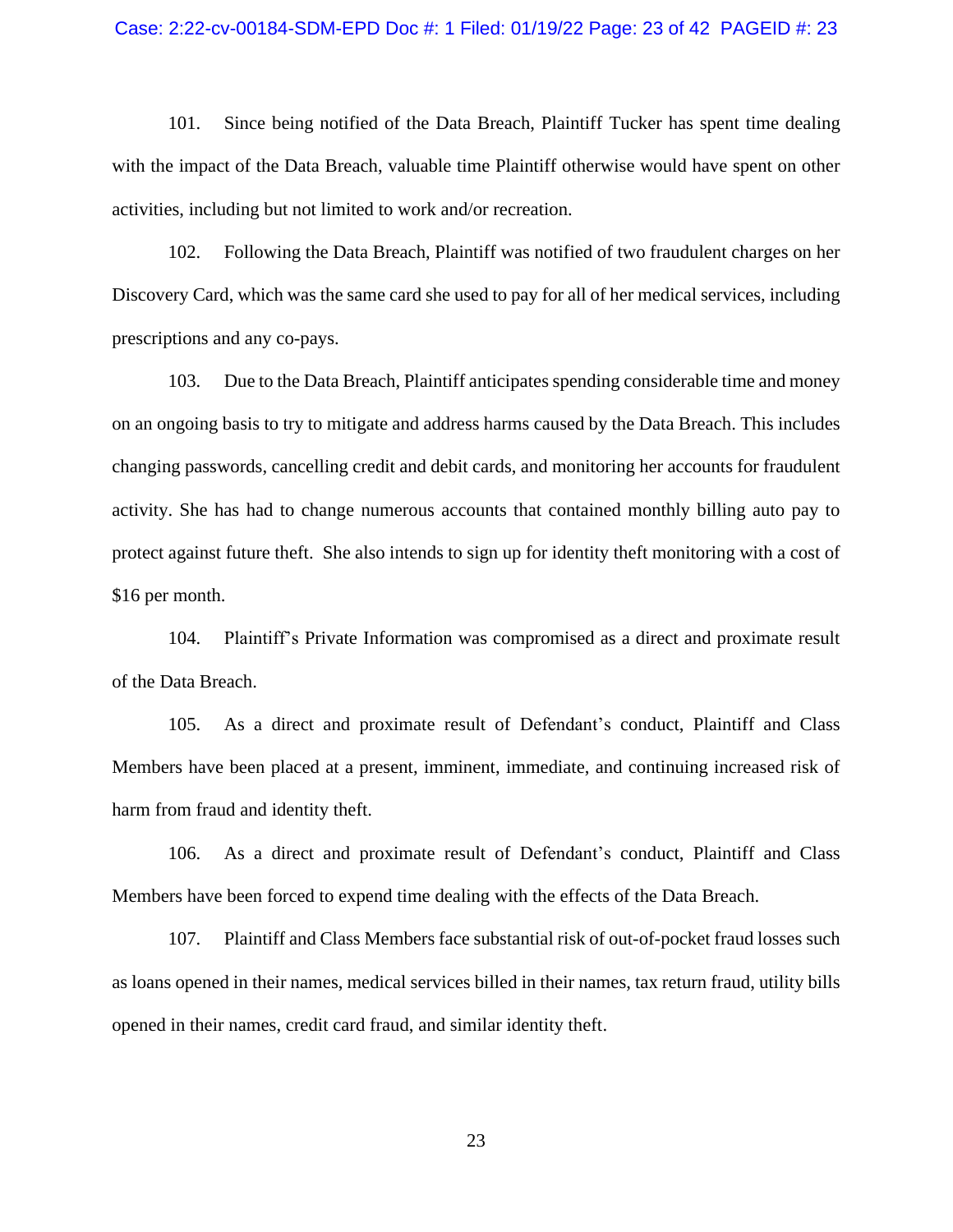108. Plaintiff and Class Members face substantial risk of being targeted for future phishing, data intrusion, and other illegal schemes based on their Private Information as potential fraudsters could use that information to more effectively target such schemes to Plaintiff and Class Members.

109. Plaintiff and Class Members may also incur out-of-pocket costs for protective measures such as credit monitoring fees, credit report fees, credit freeze fees, and similar costs directly or indirectly related to the Data Breach.

110. Plaintiff and Class Members also suffered a loss of value of their Private Information when it was acquired by cyber thieves in the Data Breach. Numerous courts have recognized the propriety of loss of value damages in related cases.

111. Plaintiff and Class Members were also damaged via benefit-of-the-bargain damages. Plaintiff and Class Members overpaid for a service that was intended to be accompanied by adequate data security that complied with industry standards but was not. Part of the price Plaintiff and Class Members paid to Defendant was intended to be used by Defendant to fund adequate security of Memorial Health's computer property and Plaintiff and Class Members' Private Information. Thus, Plaintiff and the Class Members did not get what they paid for and agreed to.

112. Plaintiff and Class Members have spent and will continue to spend significant amounts of time to monitor their medical accounts and sensitive information for misuse.

113. Plaintiff and Class Members have suffered or will suffer actual injury as a direct result of the Data Breach. Many victims suffered ascertainable losses in the form of out-of-pocket expenses and the value of their time reasonably incurred to remedy or mitigate the effects of the Data Breach relating to: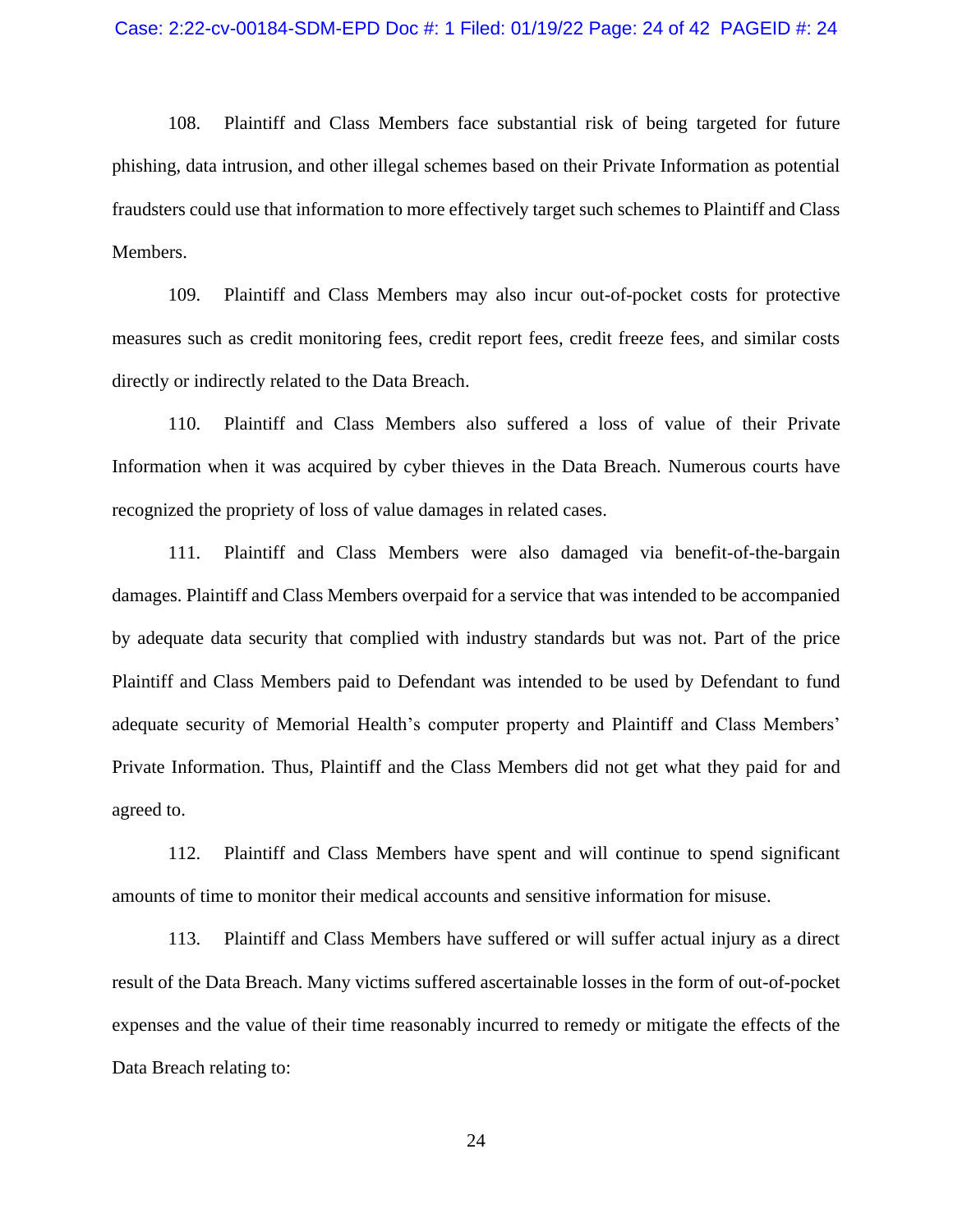- a. Reviewing and monitoring sensitive accounts and finding fraudulent insurance claims, loans, and/or government benefits claims;
- b. Purchasing credit monitoring and identity theft prevention;
- c. Placing "freezes" and "alerts" with reporting agencies;
- d. Spending time on the phone with or at financial institutions, healthcare providers, and/or government agencies to dispute unauthorized and fraudulent activity in their name;
- e. Contacting financial institutions and closing or modifying financial accounts; and,
- f. Closely reviewing and monitoring Social Security Number, medical insurance accounts, bank accounts, and credit reports for unauthorized activity for years to come.

114. Moreover, Plaintiff and Class Members have an interest in ensuring that their Private Information, which is believed to remain in the possession of Defendant, is protected from further breaches by the implementation of security measures and safeguards, including but not limited to, making sure that the storage of data or documents containing Private Information is not accessible online and that access to such data is password protected.

115. Further, as a result of Defendant's conduct, Plaintiff and Class Members are forced to live with the anxiety that their Private Information—which contains the most intimate details about a person's life, including what ailments they suffer, whether physical or mental—may be disclosed to the entire world, thereby subjecting them to embarrassment and depriving them of any right to privacy whatsoever.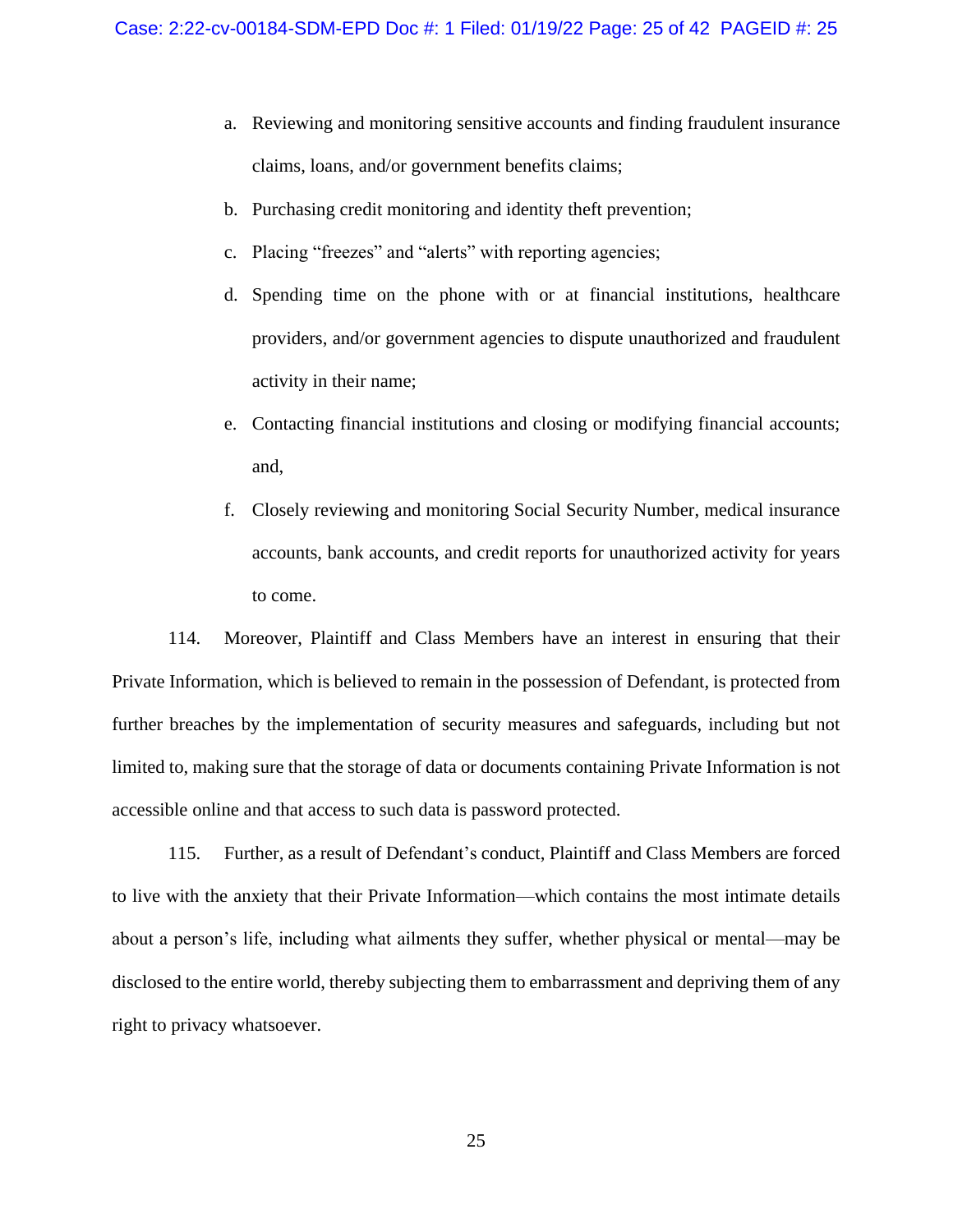116. As a direct and proximate result of Defendant's actions and inactions, Plaintiff and Class Members have suffered anxiety, emotional distress, and loss of privacy, and are at an increased risk of future harm.

# *Plaintiff Tucker's Experience*

117. Plaintiff Tucker received medical care and treatment at Memorial Health in the past. Upon information and belief, during the course of the visits, she was presented with standard medical forms to complete prior to her service that requested her PII and PHI, including HIPPA and privacy disclosure forms.

118. As part of her care and treatment, and as a requirement to receive Defendant's services, Plaintiff Tucker entrusted her PII, PHI, and other confidential information such as name, address, Social Security number, medical and treatment information, and health insurance information to Memorial Health with the reasonable expectation and understanding that Memorial Health would take at a minimum industry standard precautions to protect, maintain, and safeguard that information from unauthorized users or disclosure, and would timely notify her of any data security incidents related to her. Plaintiff would not have used Memorial Health's services had she known that Memorial Health would not take reasonable steps to safeguard her sensitive PII and PHI.

119. Plaintiff also provided her discovery credit card information for payment of prescription and copays directly to Memorial or to its billing vendors.

120. In January 2022, more than five months after Memorial Health learned of the data breach, Plaintiff Tucker received a letter from Memorial Health, dated January 10, 2022, notifying her that her PII and PHI had been improperly accessed and/or obtained by unauthorized third parties. The notice indicated that Plaintiff Tucker's PII and PHI, including her full name, address,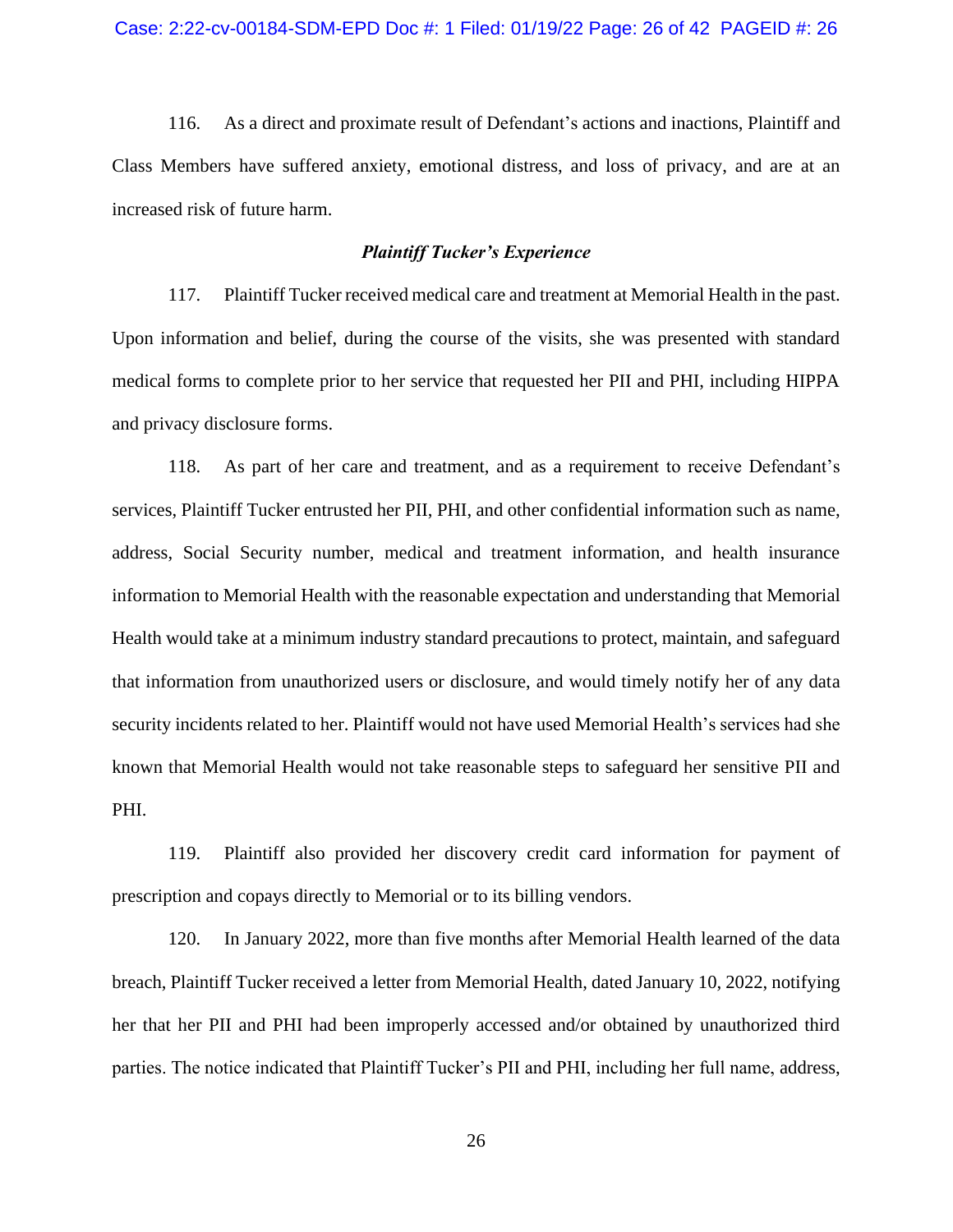## Case: 2:22-cv-00184-SDM-EPD Doc #: 1 Filed: 01/19/22 Page: 27 of 42 PAGEID #: 27

Social Security number, medical and treatment information, and health insurance information was compromised as a result of the Data Breach.<sup>38</sup>

121. As a result of the Data Breach, Plaintiff Tucker made reasonable efforts to mitigate the impact of the Data Breach after receiving the data breach notification letter, including but not limited to researching the Data Breach reviewing credit reports, financial account statements, and/or medical records for any indications of actual or attempted identity theft or fraud. She has also attempted to mitigate the risk of identity theft by changing passwords, cancelling credit and debit cards. She has had to change numerous accounts that contained monthly billing auto pay to protect against future theft. She also intends to sign up for identity theft monitoring with a cost of \$16 per month.

122. Plaintiff Tucker has spent approx. 10 hours and will continue to spend valuable time Plaintiff Tucker otherwise would have spent on other activities, including but not limited to work and/or recreation.

123. Plaintiff Tucker suffered actual injury from having her PII and PHI compromised as a result of the Data Breach including, but not limited to (a) damage to and diminution in the value of her PII and PHI, a form of property that Memorial Health obtained from Plaintiff Tucker; (b) violation of her privacy rights;(c) the likely theft of her PII and PHI; and (d) imminent and impending injury arising from the increased risk of identity theft and fraud.

124. Moreover, subsequent to the Data Breach, Plaintiff Tucker also experienced actual identity theft and fraud, including notification that fraudulent charges were made on her debit card, and a significant increase in the amount of suspicious, unsolicited phishing telephone calls, text messages, and/or email messages, some of which relate to medical issues, which she did not

 $38$  Ex.2.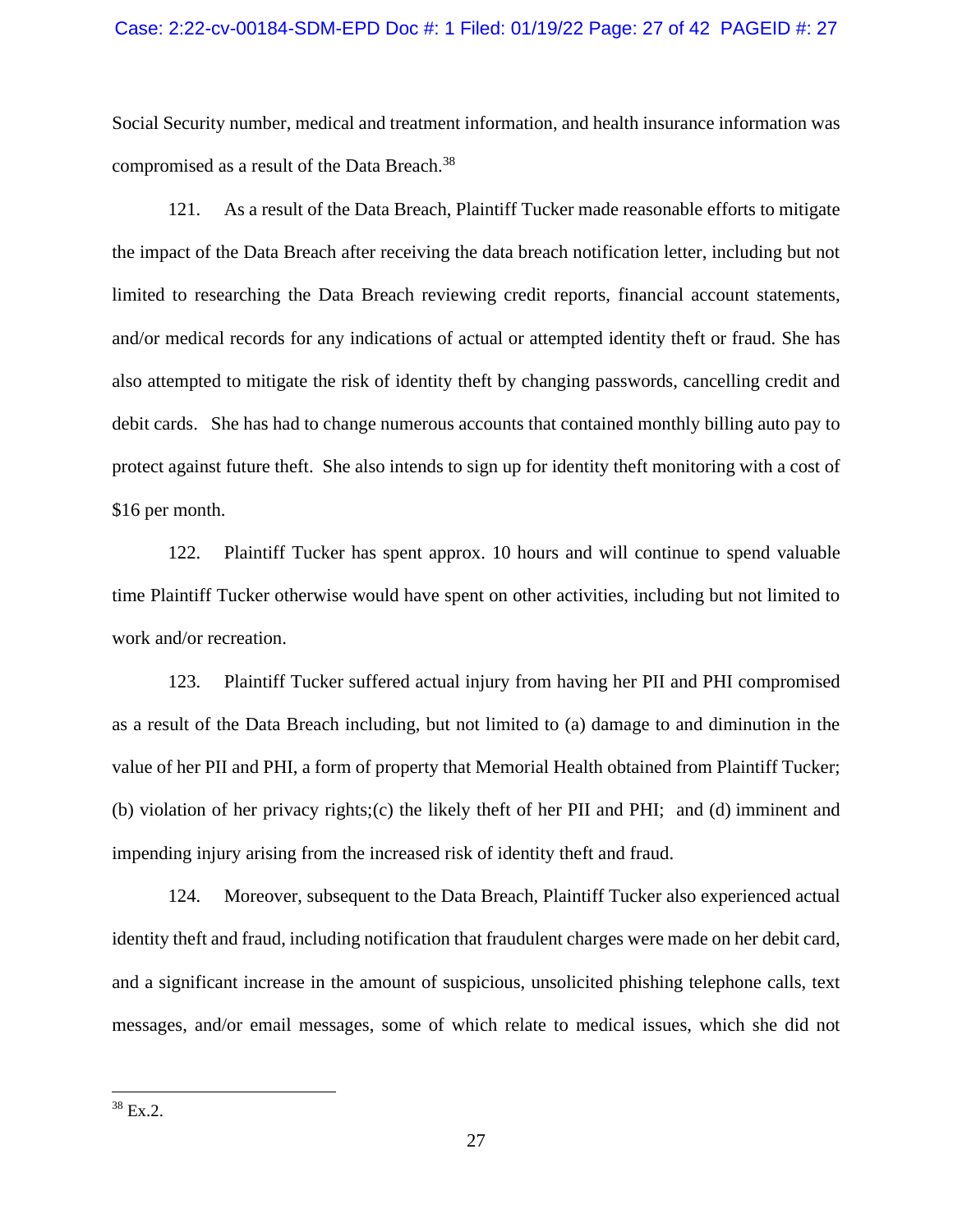receive before the breach. .

125. As a result of the Data Breach, Plaintiff Tucker has also suffered emotional distress as a result of the release of her PII and PHI, which she believed would be protected from unauthorized access and disclosure, including anxiety about unauthorized parties viewing, selling, and/or using her PII and PHI for purposes of identity theft and fraud. Plaintiff Tucker is very concerned about identity theft and fraud, as well as the consequences of such identity theft and fraud resulting from the Data Breach.

126. As a result of the Data Breach, Plaintiff Tucker anticipates spending considerable time and money on an ongoing basis to try to mitigate and address harms caused by the Data Breach. In addition, Plaintiff Tucker will continue to be at present, imminent, and continued increased risk of identity theft and fraud for years to come.

# **CLASS ACTION ALLEGATIONS**

127. Plaintiff brings this action on behalf of themselves and on behalf of all other persons similarly situated ("the Class").

128. Plaintiff proposes the following Class definitions, subject to amendment as appropriate:

> All persons Memorial Health identified as being among those individuals impacted by the Data Breach, including all who were sent a notice of the Data Breach (the "Class").

> All patients and/or customers Memorial Health identified as being among those individuals impacted by the Data Breach, including all who were sent a notice of the Data Breach (the "Customer Sub-class").

129. Excluded from the Class are Defendant's officers, directors, and employees; any entity in which Defendant has a controlling interest; and the affiliates, legal representatives,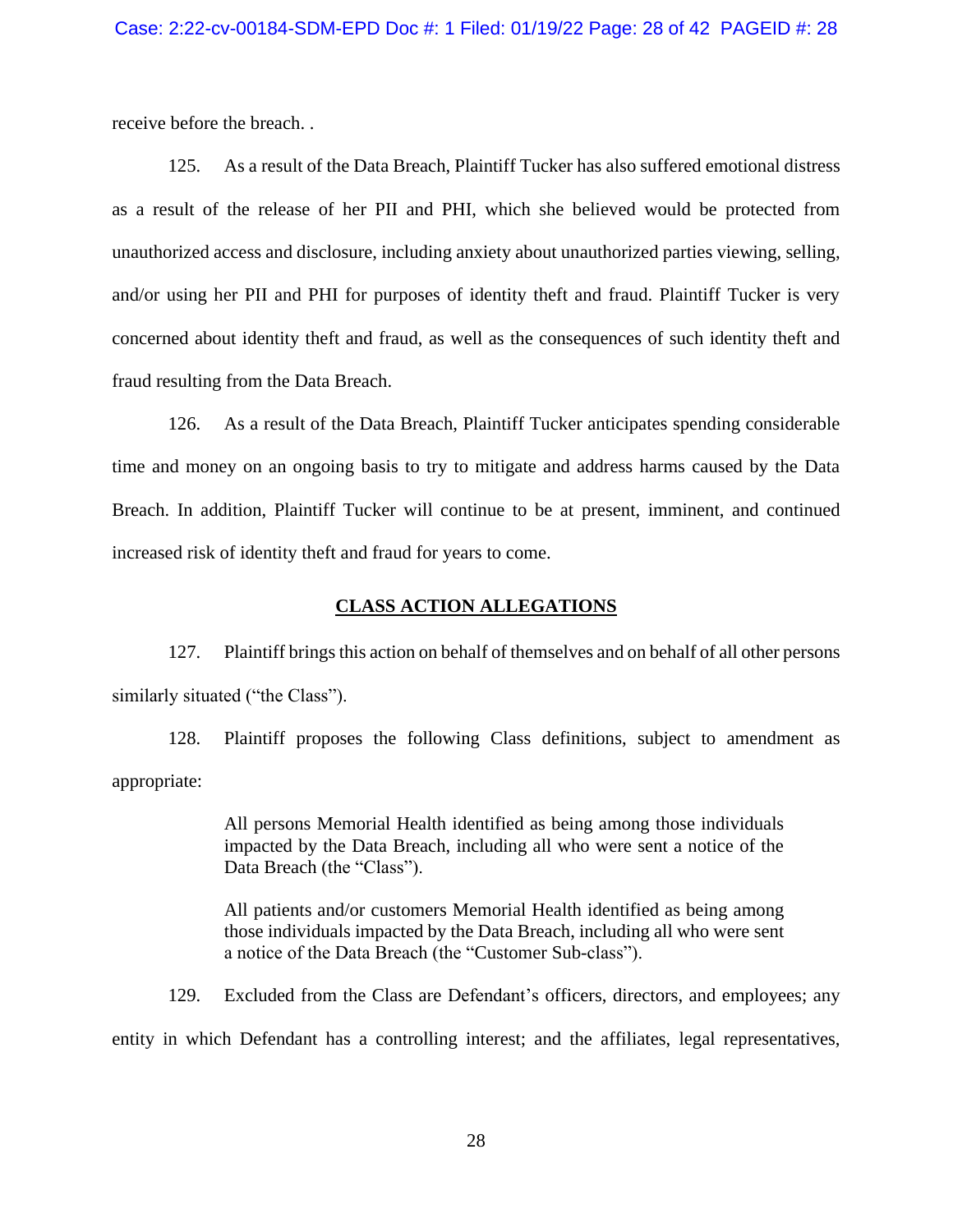## Case: 2:22-cv-00184-SDM-EPD Doc #: 1 Filed: 01/19/22 Page: 29 of 42 PAGEID #: 29

attorneys, successors, heirs, and assigns of Defendant. Excluded also from the Class are members of the judiciary to whom this case is assigned, their families and Members of their staff.

130. Plaintiff reserves the right to amend or modify the Class or Subclass definitions as this case progresses.

131. Numerosity. The Members of the Class' are so numerous that joinder of all of them is impracticable. While the exact number of Class Members is unknown to Plaintiff at this time, based on information and belief, the Class consists of approximately 141,149 consumers of Memorial Health whose sensitive data was compromised in Data Breach.

132. Commonality. There are questions of law and fact common to the Class, which predominate over any questions affecting only individual Class Members. These common questions of law and fact include, without limitation:

- a. Whether Defendant unlawfully used, maintained, lost, or disclosed Plaintiff and Class Members' Private Information;
- b. Whether Defendant failed to implement and maintain reasonable security procedures and practices appropriate to the nature and scope of the information compromised in the Data Breach;
- c. Whether Defendant's data security systems prior to and during the Data Breach complied with applicable data security laws and regulations including, *e.g*., HIPAA;
- d. Whether Defendant's data security systems prior to and during the Data Breach were consistent with industry standards;
- e. Whether Defendant owed a duty to Class Members to safeguard their Private Information;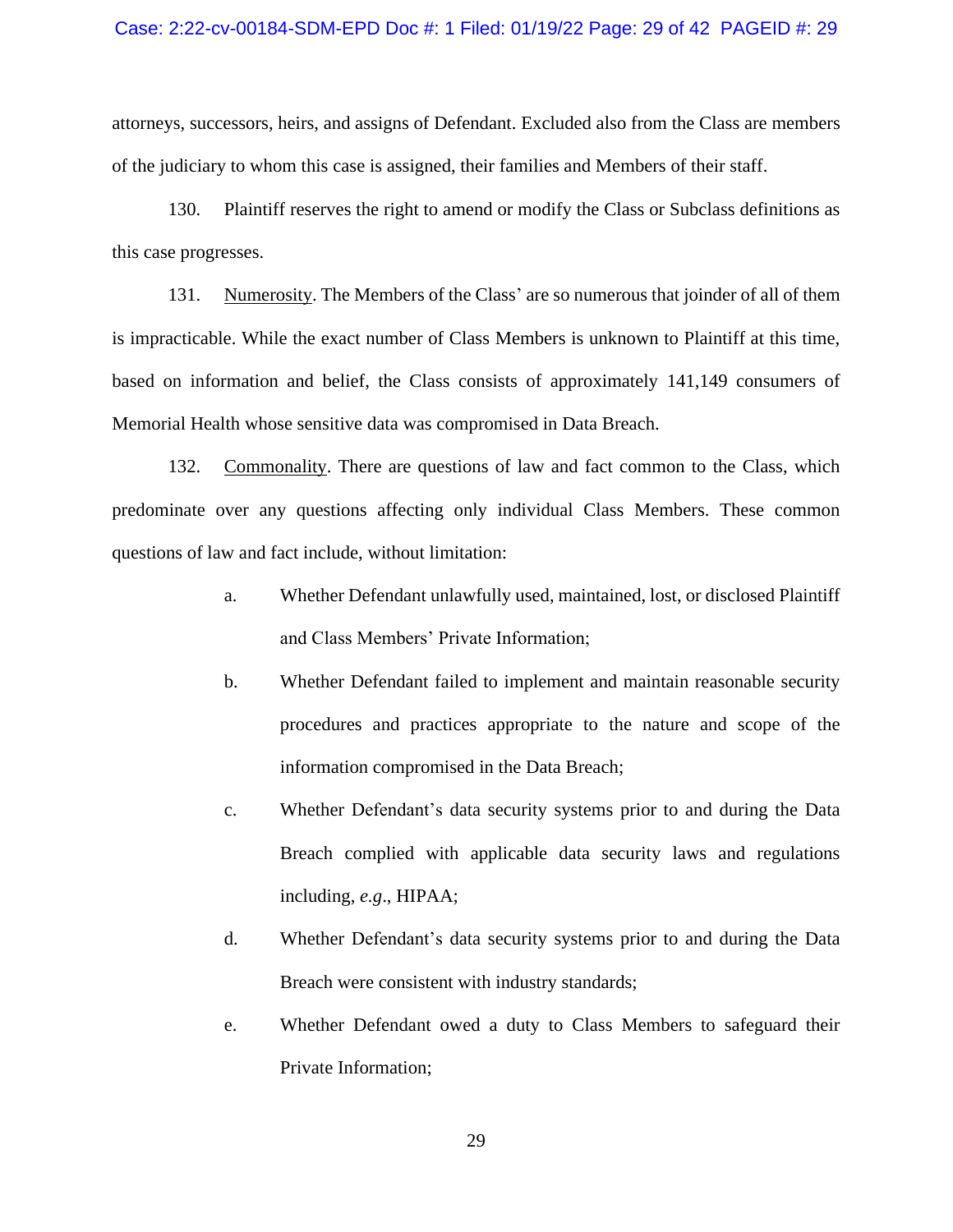- f. Whether Defendant breached its duty to Class Members to safeguard their Private Information;
- g. Whether Defendant knew or should have known that its data security systems and monitoring processes were deficient;
- h. Whether Defendant should have discovered the Data Breach sooner;
- i. Whether Plaintiff and Class Members suffered legally cognizable damages as a result of Defendant's misconduct;
- j. Whether Defendant's conduct was negligent;
- k. Whether Defendant's acts, inactions, and practices complained of herein amount to acts of intrusion upon seclusion under the law;
- l. Whether Defendant breached a fiduciary duty to Plaintiff and Class Members;
- m. Whether Defendant violated the consumer protection statute invoked below;
- n. Whether Defendant breach implied or express contracts with Plaintiff and Class Members;
- o. Whether Defendant was unjustly enriched by unlawfully retaining a benefit conferred upon them by Plaintiff and Class Members;
- p. Whether Defendant failed to provide notice of the Data Breach in a timely manner, and;
- q. Whether Plaintiff and Class Members are entitled to damages, civil penalties, punitive damages, treble damages, and/or injunctive relief.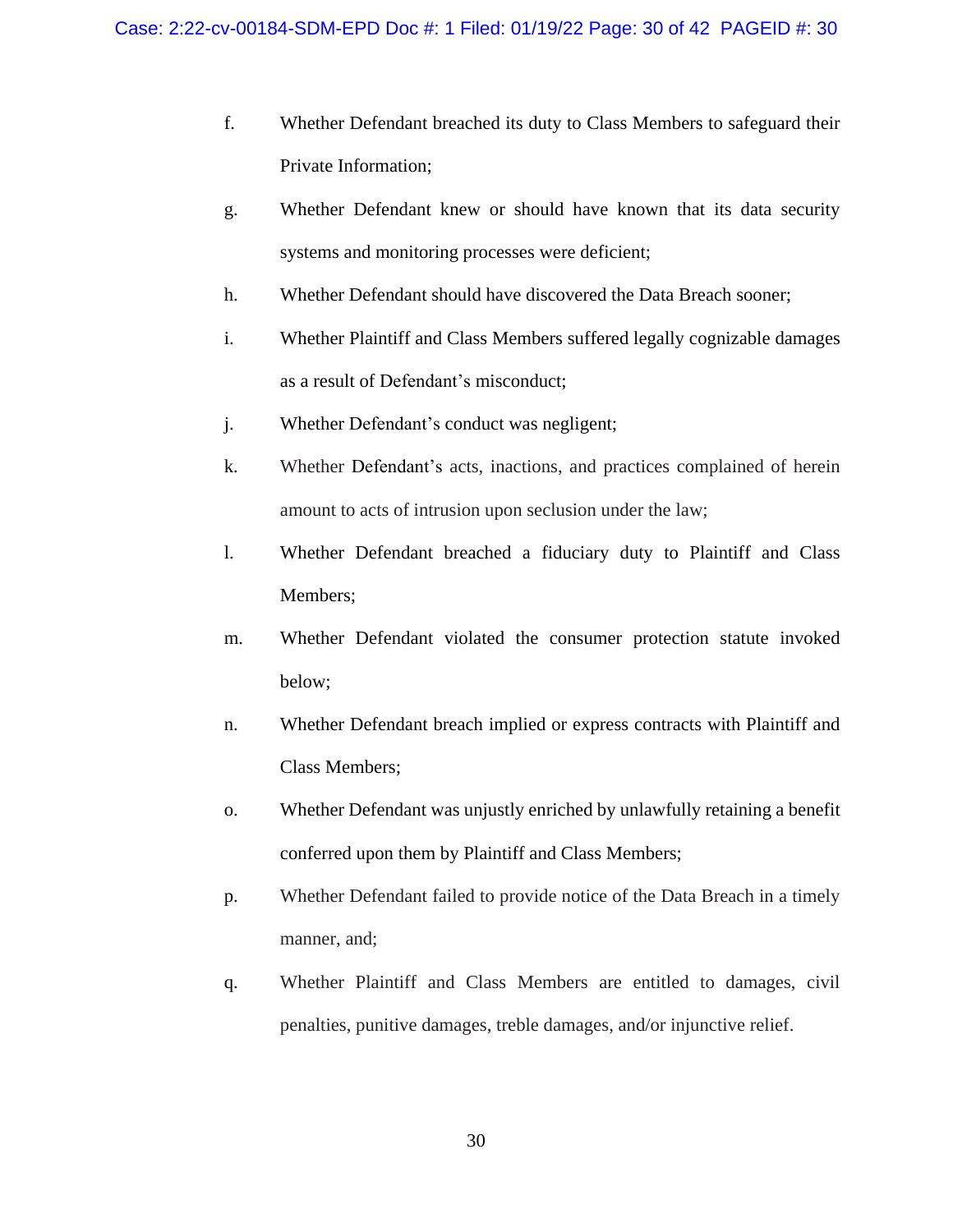133. Typicality. Plaintiff's claims are typical of those of other Class Members because Plaintiff's information, like that of every other Class Member, was compromised in the Data Breach.

134. Adequacy of Representation. Plaintiff will fairly and adequately represent and protect the interests of the Members of the Class. Plaintiff's Counsel are competent and experienced in litigating Class actions.

135. Predominance. Defendant have engaged in a common course of conduct toward Plaintiff and Class Members, in that all the Plaintiff and Class Members' data was stored on the same computer system and unlawfully accessed in the same way. The common issues arising from Defendant's conduct affecting Class Members set out above predominate over any individualized issues. Adjudication of these common issues in a single action has important and desirable advantages of judicial economy.

136. Superiority. A Class action is superior to other available methods for the fair and efficient adjudication of the controversy. Class treatment of common questions of law and fact is superior to multiple individual actions or piecemeal litigation. Absent a Class action, most Class Members would likely find that the cost of litigating their individual claims is prohibitively high and would therefore have no effective remedy. The prosecution of separate actions by individual Class Members would create a risk of inconsistent or varying adjudications with respect to individual Class Members, which would establish incompatible standards of conduct for Defendant. In contrast, the conduct of this action as a Class action presents far fewer management difficulties, conserves judicial resources and the parties' resources, and protects the rights of each Class Member.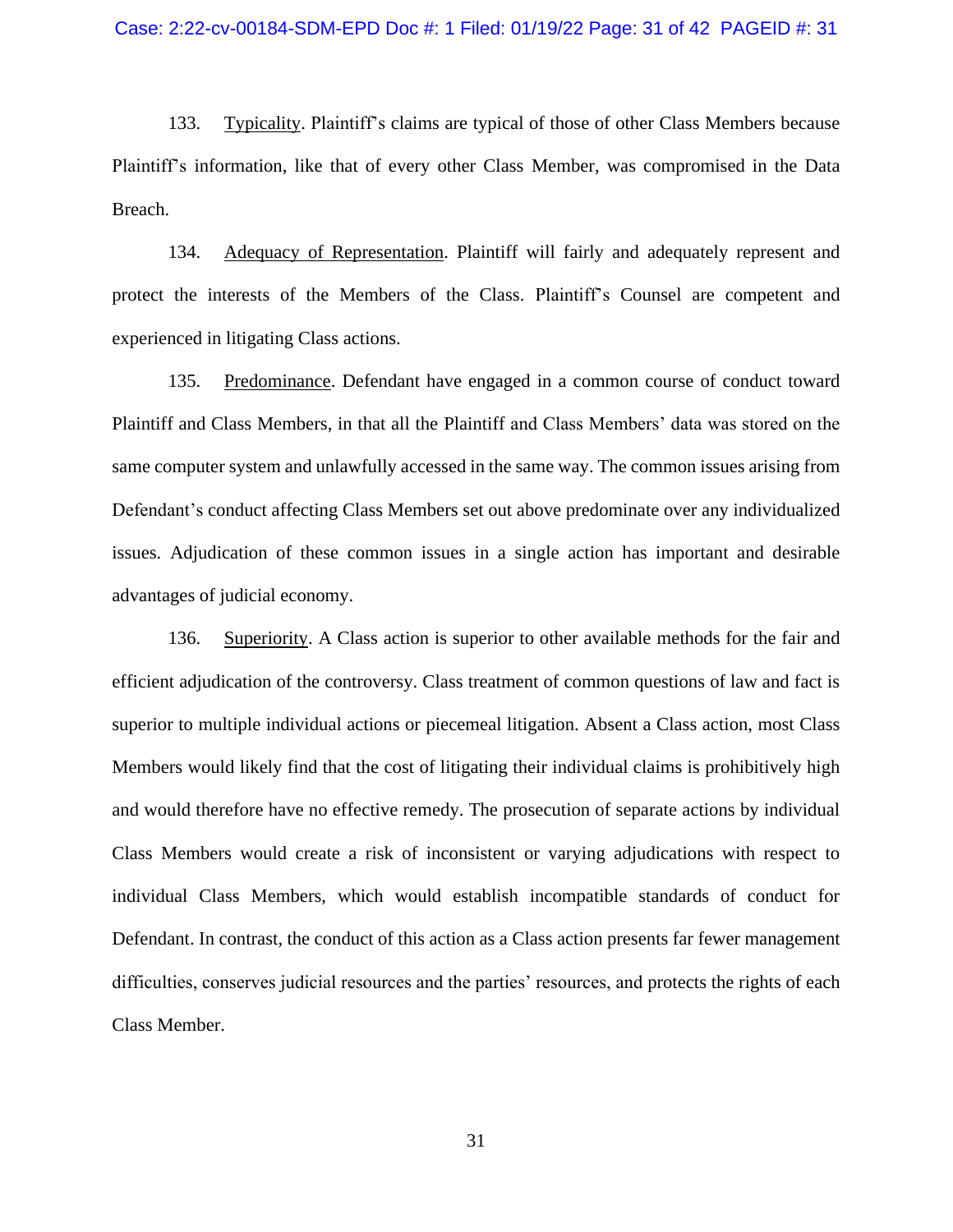137. Defendant has acted on grounds that apply generally to the Class as a whole, so that Class certification, injunctive relief, and corresponding declaratory relief are appropriate on a Class-wide basis.

# **CAUSES OF ACTION**

# **FIRST COUNT Negligence (On Behalf of Plaintiff and the Class)**

138. Plaintiff re-alleges and incorporates by reference all other paragraphs in the Complaint as if fully set forth herein.

139. Defendant required customers, including Plaintiff and Class Members, to submit non-public Private Information in the ordinary course of rendering healthcare services.

140. By collecting and storing this data in its computer property, and sharing it and using it for commercial gain, Defendant owed a duty of care to use reasonable means to secure and safeguard its computer property—and Class Members' Private Information held within it—to prevent disclosure of the information, and to safeguard the information from theft. Defendant's duty included a responsibility to implement processes by which they could detect a breach of its security systems in a reasonably expeditious period of time and to give prompt notice to those affected in the case of a data breach.

141. Defendant owed a duty of care to Plaintiff and Class Members to provide data security consistent with industry standards and other requirements discussed herein, and to ensure that its systems and networks, and the personnel responsible for them, adequately protected the Private Information.

142. Defendant's duty of care to use reasonable security measures arose as a result of the special relationship that existed between Defendant and its customers, which is recognized by laws and regulations including but not limited to HIPAA, as well as common law. Defendant was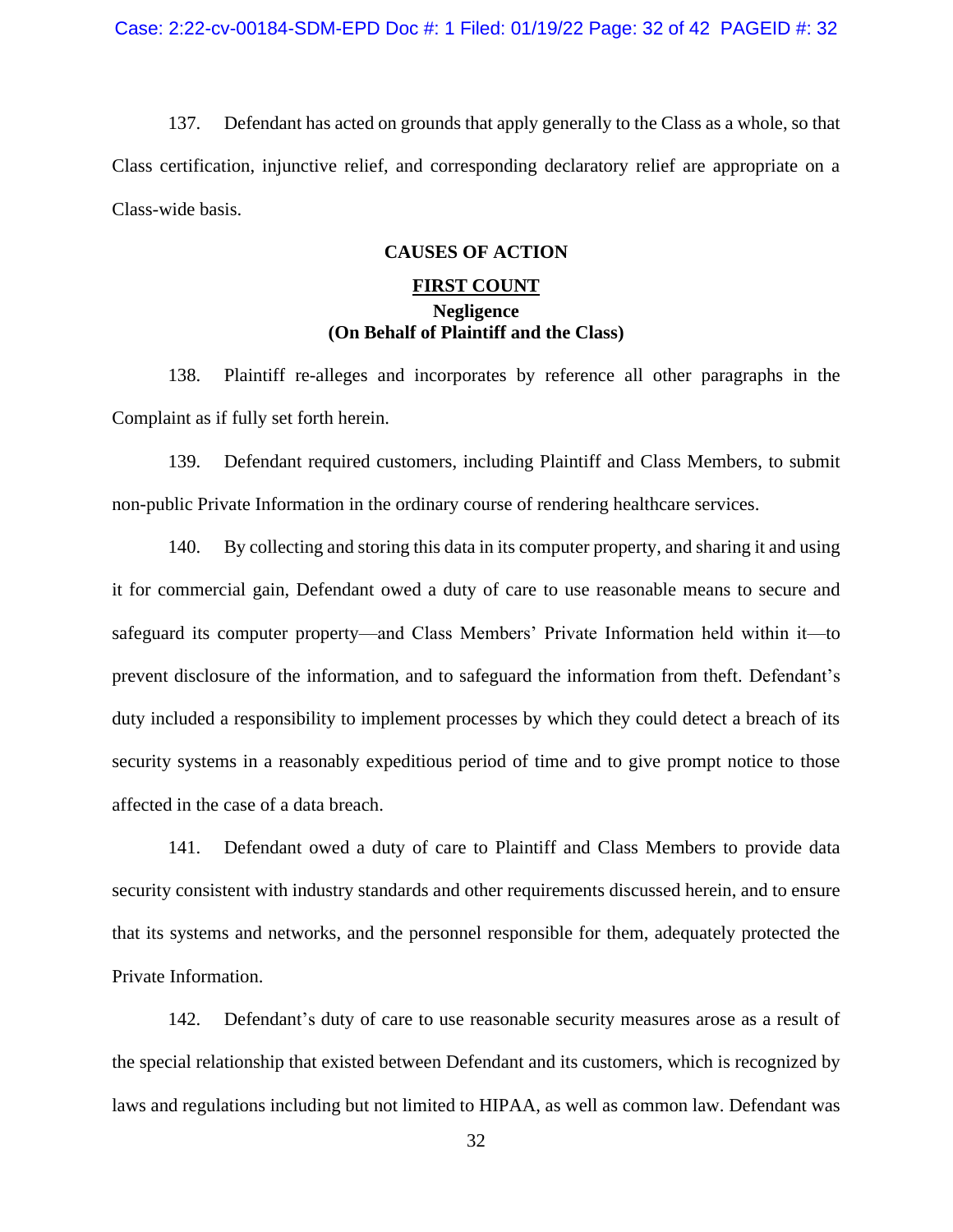## Case: 2:22-cv-00184-SDM-EPD Doc #: 1 Filed: 01/19/22 Page: 33 of 42 PAGEID #: 33

in a superior position to ensure that its systems were sufficient to protect against the foreseeable risk of harm to Class Members from a data breach.

143. Defendant's duty to use reasonable security measures under HIPAA required Defendant to "reasonably protect" confidential data from "any intentional or unintentional use or disclosure" and to "have in place appropriate administrative, technical, and physical safeguards to protect the privacy of protected health information."  $45$  C.F.R. § 164.530(c)(1). Some or all of the medical information at issue in this case constitutes "protected health information" within the meaning of HIPAA.

144. In addition, Defendant had a duty to employ reasonable security measures under Section 5 of the Federal Trade Commission Act, 15 U.S.C. § 45, which prohibits "unfair . . . practices in or affecting commerce," including, as interpreted and enforced by the FTC, the unfair practice of failing to use reasonable measures to protect confidential data.

145. Defendant's duty to use reasonable care in protecting confidential data arose not only as a result of the statutes and regulations described above, but also because Defendant is bound by industry standards to protect confidential Private Information.

146. Defendant breached its duties, and thus was negligent, by failing to use reasonable measures to protect Class Members' Private Information. The specific negligent acts and omissions committed by Defendant include, but are not limited to, the following:

- a. Failing to adopt, implement, and maintain adequate security measures to safeguard Class Members' Private Information;
- b. Failing to adequately monitor the security of their networks and systems;
- c. Failing to ensure that their email system had plans in place to maintain reasonable data security safeguards;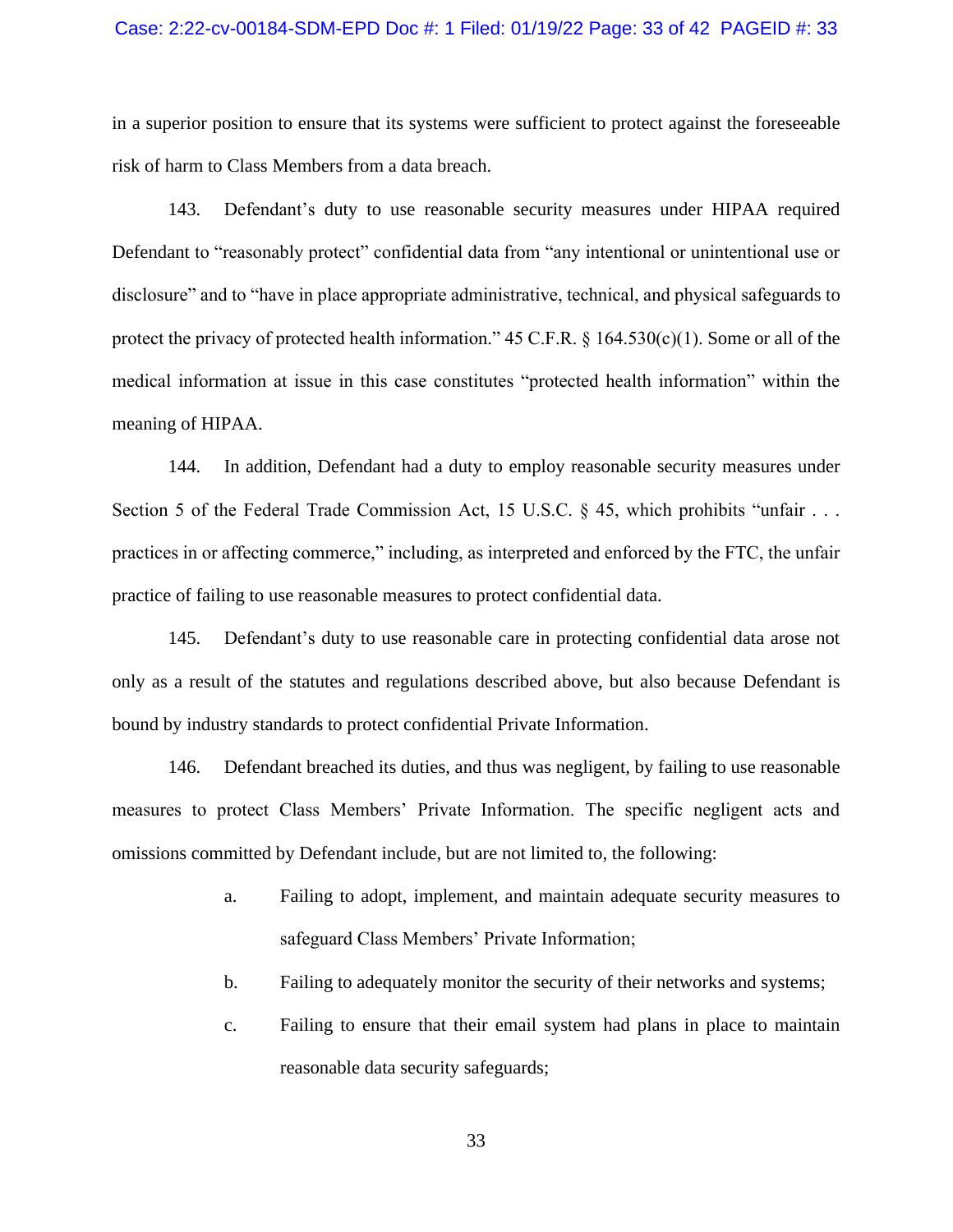- d. Failing to have in place mitigation policies and procedures;
- e. Allowing unauthorized access to Class Members' Private Information;
- f. Failing to detect in a timely manner that Class Members' Private Information had been compromised; and
- g. Failing to timely notify Class Members about the Data Breach so that they could take appropriate steps to mitigate the potential for identity theft and other damages.

147. It was foreseeable that Defendant's failure to use reasonable measures to protect Class Members' Private Information would result in injury to Class Members. Furthermore, the breach of security was reasonably foreseeable given the known high frequency of cyberattacks and data breaches in the healthcare industry.

148. It was therefore foreseeable that the failure to adequately safeguard Class Members' Private Information would result in one or more types of injuries to Class Members.

149. Plaintiff and Class Members are entitled to compensatory and consequential damages suffered as a result of the Data Breach.

150. Plaintiff and Class Members are also entitled to injunctive relief requiring Defendant to, *e.g.,* (i) strengthen their data security systems and monitoring procedures; (ii) submit to future annual audits of those systems and monitoring procedures; and (iii) continue to provide adequate credit monitoring to all Class Members.

# **SECOND COUNT Negligence** *Per Se* **(On Behalf of Plaintiff and the Class)**

151. Plaintiff repeats and re-alleges each and every allegation contained the Complaint as if fully set forth herein.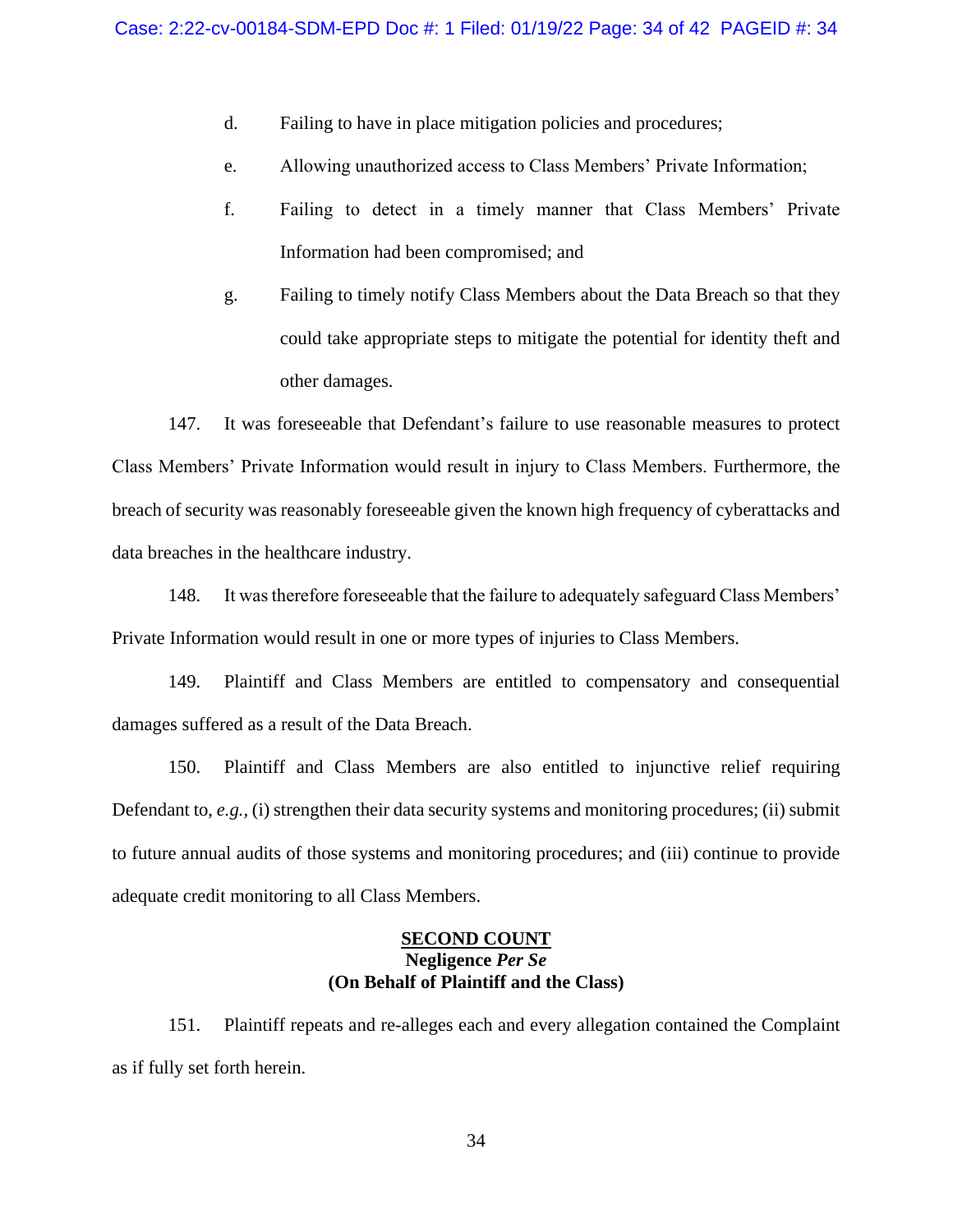152. Section 5 of the FTC Act prohibits "unfair . . . practices in or affecting commerce," including, as interpreted and enforced by the FTC, the unfair act or practice by businesses, such as Defendant's, of failing to use reasonable measures to protect Private Information. The FTC publications and orders described above also form part of the basis of Defendant's duty in this regard.

153. Defendant violated Section 5 of the FTC Act by failing to use reasonable measures to protect Private Information and not complying with applicable industry standards. Defendant's conduct was particularly unreasonable given the nature and amount of Private Information it obtained and stored, and the foreseeable consequences of the Data Breach for companies of Defendant's magnitude, including, specifically, the immense damages that would result to Plaintiff and Members of the Class due to the valuable nature of the Private Information at issue in this case—including Social Security numbers.

154. Defendant's violations of Section 5 of the FTC Act constitute negligence *per se*.

155. Plaintiff and members of the Class are within the class of persons that the FTC Act was intended to protect.

156. The harm that occurred as a result of the Data Breach is the type of harm the FTC Act was intended to guard against. The FTC has pursued enforcement actions against businesses, which, as a result of its failure to employ reasonable data security measures and avoid unfair and deceptive practices, caused the same harm as that suffered by Plaintiff and members of the Class.

157. As a direct and proximate result of Defendant's negligence per se, Plaintiff and Class members have suffered and will suffer injury, including but not limited to: (i) actual identity theft; (ii) the loss of the opportunity how their PII is used; (iii) the compromise, publication, and/or theft of their PII; (iv) out-of-pocket expenses associated with the prevention, detection, and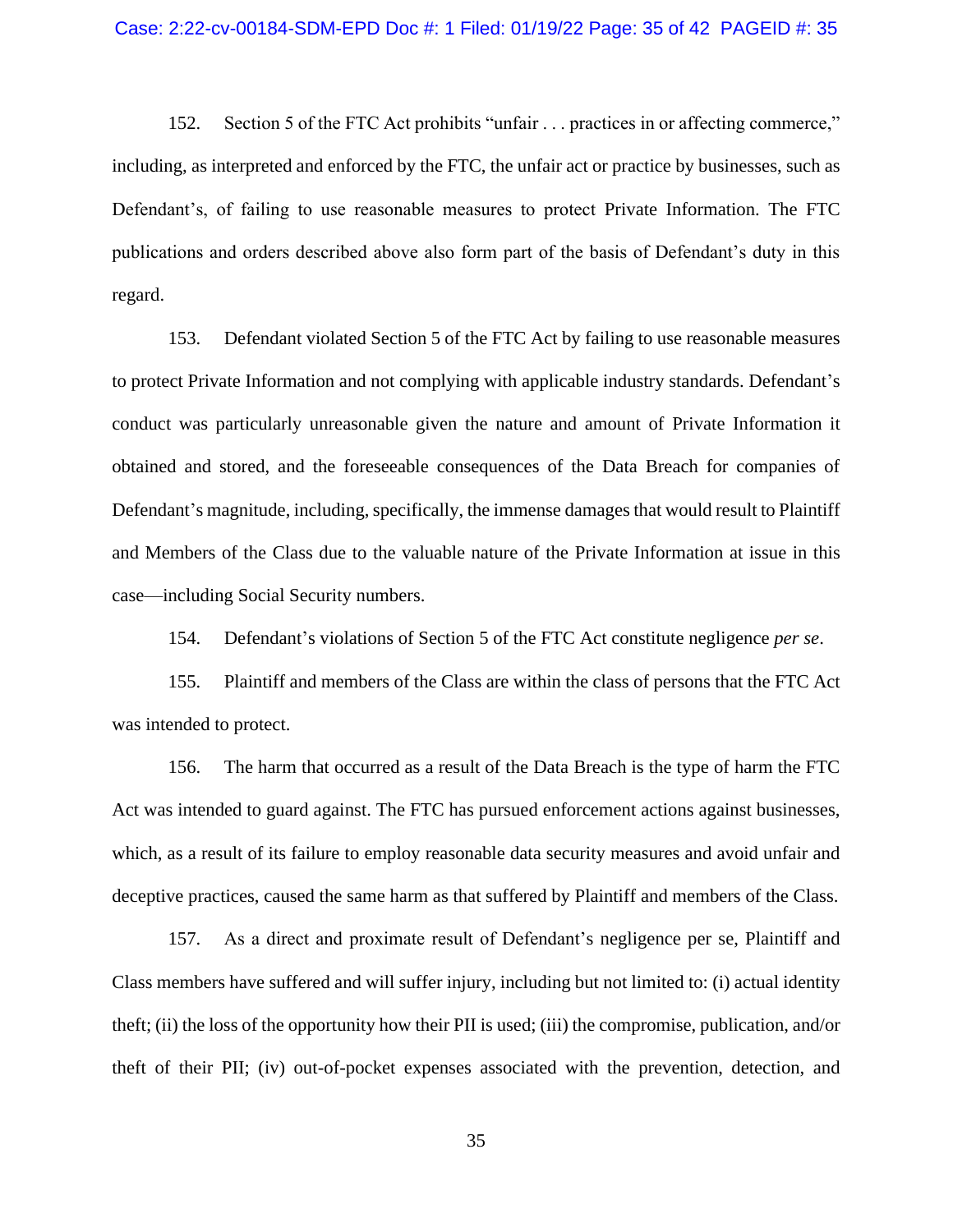#### Case: 2:22-cv-00184-SDM-EPD Doc #: 1 Filed: 01/19/22 Page: 36 of 42 PAGEID #: 36

recovery from identity theft, tax fraud, and/or unauthorized use of their PII; (v) lost opportunity costs associated with effort expended and the loss of productivity addressing and attempting to mitigate the actual and future consequences of the Data Breach, including but not limited to efforts spent researching how to prevent, detect, contest, and recover from tax fraud and identity theft; (vi) costs associated with placing freezes on credit reports; (vii) the continued risk to their PII, which remains in Defendant's possession and is subject to further unauthorized disclosures so long as Defendants fail to undertake appropriate and adequate measures to protect the PII of its current and former employees and customers in its continued possession; and (viii) future costs in terms of time, effort, and money that will be expended to prevent, detect, contest, and repair the impact of the PII compromised as a result of the Data Breach for the remainder of the lives of Plaintiff and members of the Class.

158. Additionally, as a direct and proximate result of Defendant's negligence *per se*, Plaintiff and members of the Class have suffered and will suffer the continued risks of exposure of their Private Information, which remains in Defendant's possession and is subject to further unauthorized disclosures so long as Defendant fails to undertake appropriate and adequate measures to protect the Private Information in their continued possession.

#### **THIRD COUNT Breach of Implied Contract** *(On behalf of the Plaintiff and the Class)*

159. Plaintiff incorporates by reference all other allegations in the Complaint as if fully set forth here.

160. Plaintiff and the Class Members entered into implied contracts with Defendant under which Defendant agreed to safeguard and protect such information and to timely and accurately notify Plaintiff and Class Members that their information had been breached and compromised.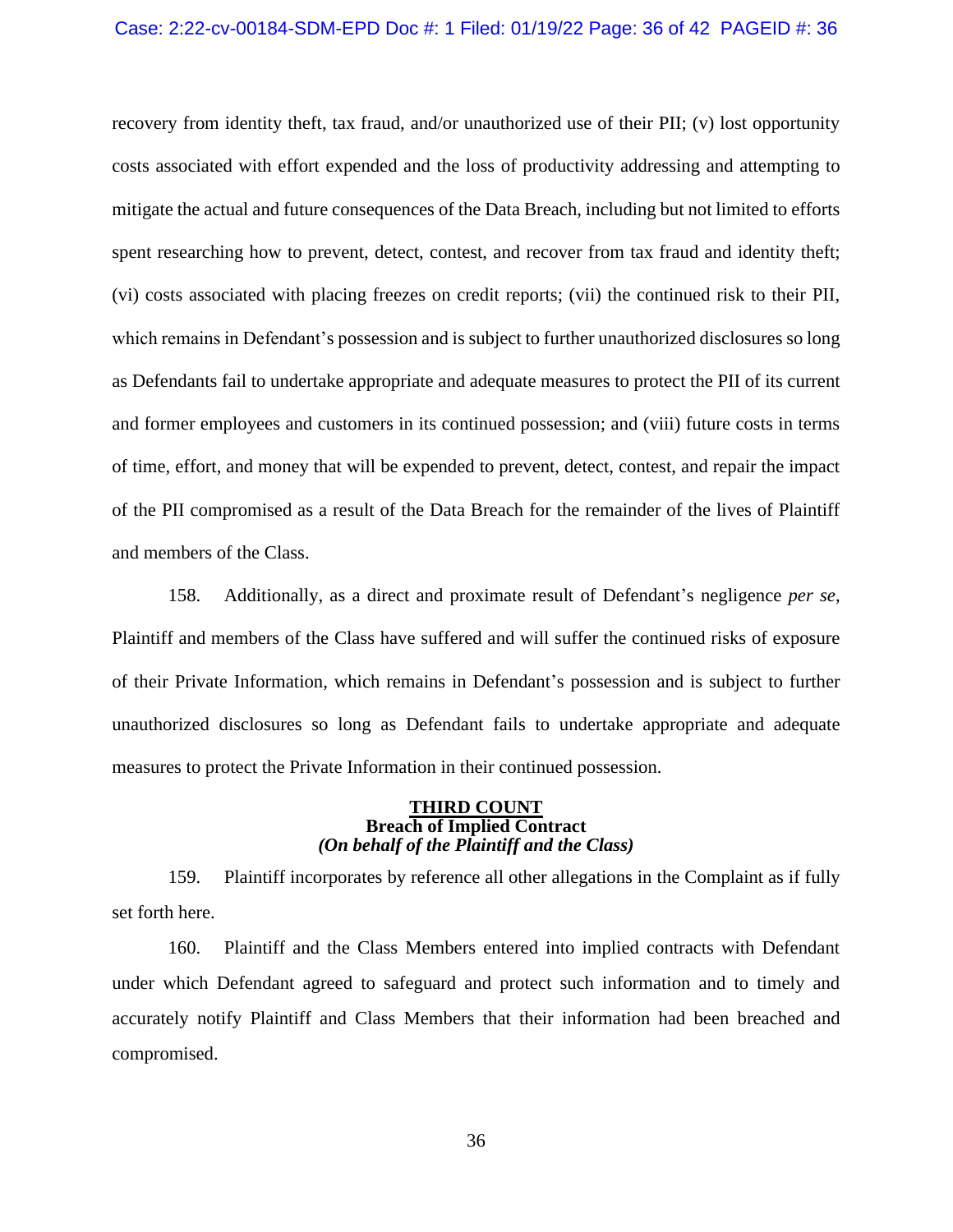#### Case: 2:22-cv-00184-SDM-EPD Doc #: 1 Filed: 01/19/22 Page: 37 of 42 PAGEID #: 37

161. Plaintiff and the Class were required to and delivered their Sensitive Information to Defendant as part of the process of obtaining services provided by Defendant. Plaintiff and Class Members paid money, or money was paid on their behalf, to Defendant in exchange for services.

162. Defendant accepted possession of Plaintiff's and Class Members' Sensitive Information for the purpose of providing services or Plaintiff and Class Members.

163. In accepting such information and payment for services, Plaintiff and the other Class Members entered into an implied contract with Defendant whereby Defendant became obligated to reasonably safeguard Plaintiff's and the other Class Members' Sensitive Information.

164. In delivering their Sensitive Information to TriHealth and paying for healthcare services, Plaintiff and Class Members intended and understood that Defendant would adequately safeguard the data as part of that service.

165. In their written policies and registration form, TriHealth expressly and impliedly promised to Plaintiff and Class Members that it would only disclose protected information and other Sensitive Information under certain circumstances, none of which related to a Data Breach as occurred in this matter.

166. The implied promise of confidentiality includes consideration beyond those preexisting general duties owed under HIPAA or other state of federal regulations. The additional consideration included implied promises to take adequate steps to comply with specific industry data security standards and FTC guidelines on data security.

167. The implied promises include but are not limited to: (1) taking steps to ensure that any agents who are granted access to PII or PHI also protect the confidentiality of that data; (2) taking steps to ensure that the information that is placed in the control of its agents is restricted and limited to achieve an authorized medical purpose; (3) restricting access to qualified and trained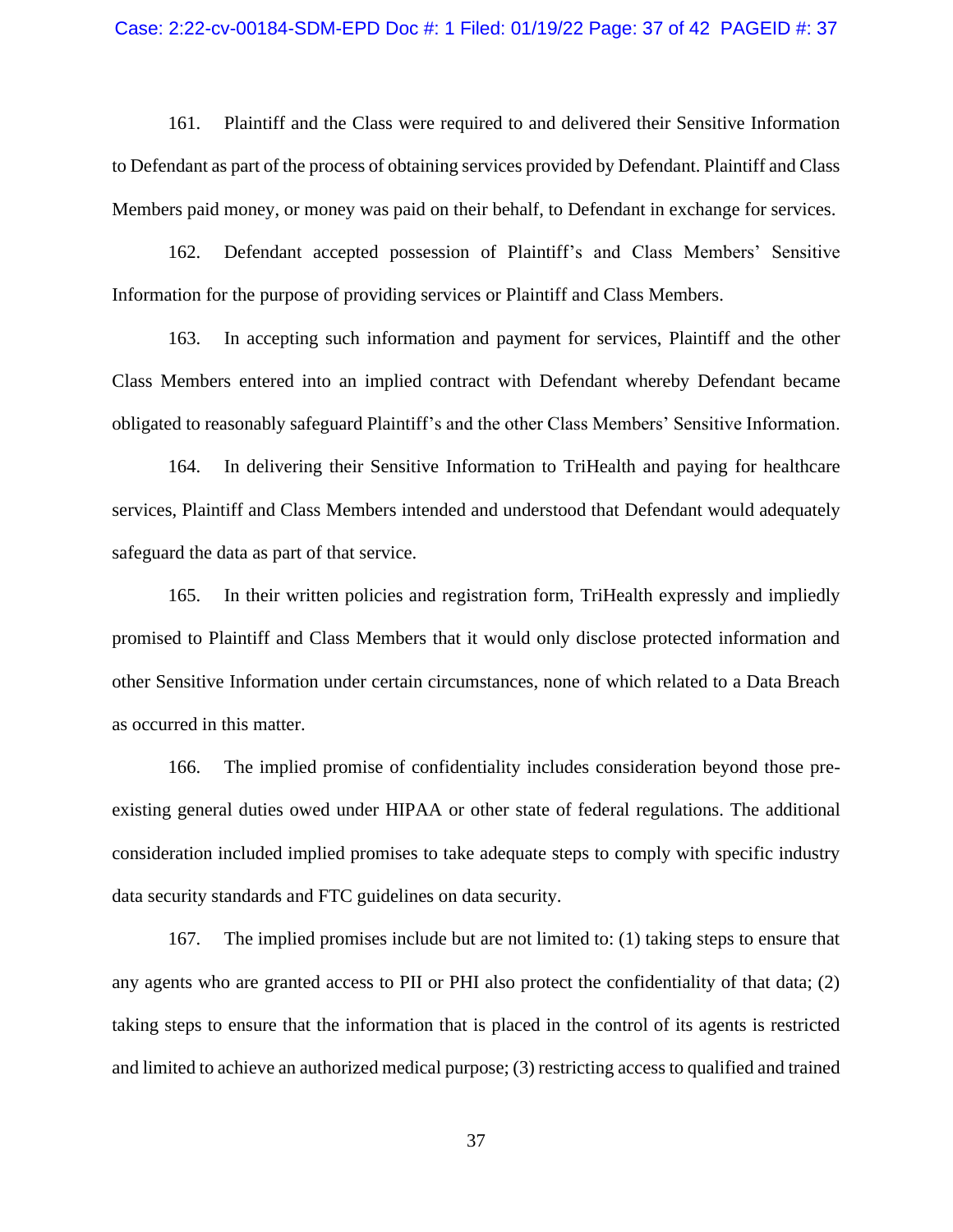#### Case: 2:22-cv-00184-SDM-EPD Doc #: 1 Filed: 01/19/22 Page: 38 of 42 PAGEID #: 38

agents; (4) designing and implementing appropriate retention policies to protect the information against criminal data breaches; (5) applying or requiring proper encryption; (6) multifactor authentication for access; and (7) other steps to protect against foreseeable data breaches.

168. Plaintiff and the Class Members would not have entrusted their Sensitive Information to Defendant in the absence of such an implied contract.

169. Had Defendant disclosed to Plaintiff and the Class that it did not have adequate computer systems and security practices to secure sensitive data, Plaintiffs and the other Class Members would not have provided their Sensitive Information to Defendant.

170. Defendant recognized that Plaintiff's and Class Member's personal data is highly sensitive and must be protected, and that this protection was of material importance as part of the bargain to Plaintiff and the other Class Members.

171. Plaintiff and the other Class Members fully performed their obligations under the implied contracts with Defendant.

172. Defendant breached the implied contract with Plaintiff and the other Class Members by failing to take reasonable measures to safeguard their data as described herein.

173. As a direct and proximate result of Defendant's conduct, Plaintiff and the other Class Members suffered and will continue to suffer damages in an amount to be proven at trial.

# **FOURTH COUNT Unjust Enrichment (On Behalf of Plaintiff and the Class)**

174. Plaintiff repeats and re-allege each and every allegation contained in the Complaint as if fully set forth herein.

175. This count is plead in the alternative to Counts 3 and 4 (breach of express and breach of implied contract).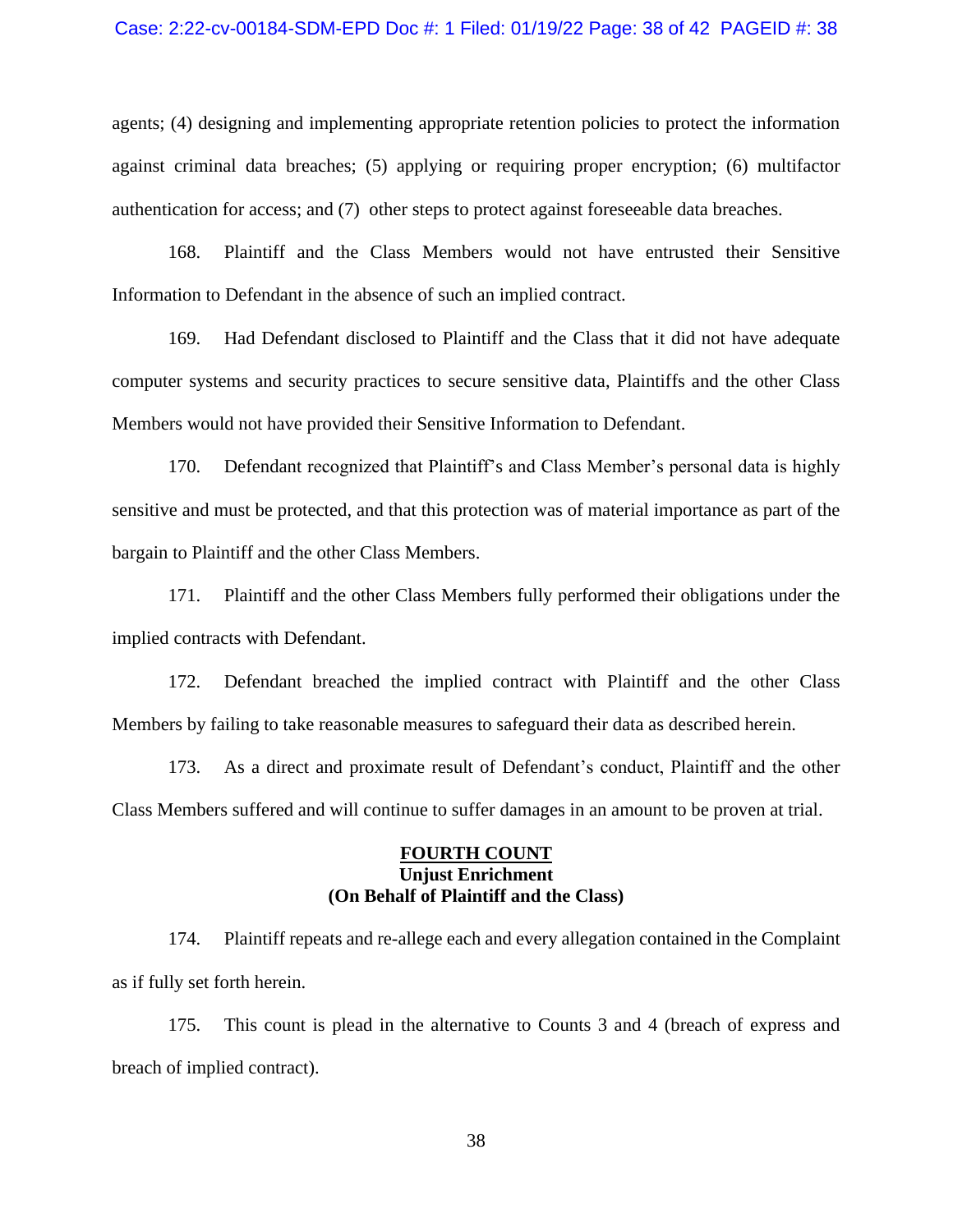#### Case: 2:22-cv-00184-SDM-EPD Doc #: 1 Filed: 01/19/22 Page: 39 of 42 PAGEID #: 39

176. Plaintiff and Class Members conferred a monetary benefit on Defendant, by paying Defendant money for healthcare services, a portion of which was to have been used for data security measures to secure Plaintiff's and Class Members' PII and PHI, and by providing Defendant with their valuable PII and PHI.

177. Defendant enriched itself by saving the costs it reasonably should have expended on data security measures to secure Plaintiff's and Class Members' PII and PHI. Instead of providing a reasonable level of security that would have prevented the Data Breach, Defendant instead calculated to avoid their data security obligations at the expense of Plaintiff and Class Members by utilizing cheaper, ineffective security measures. Plaintiff and Class Members, on the other hand, suffered as a direct and proximate result of Defendant's failure to provide the requisite security.

178. Under the principles of equity and good conscience, Defendant should not be permitted to retain the money belonging to Plaintiff and Class Members, because Defendant failed to implement appropriate data management and security measures that are mandated by industry standards.

179. Defendant acquired the monetary benefit and PII and PHI through inequitable means in that it failed to disclose the inadequate security practices previously alleged.

180. If Plaintiff and Class Members knew that Defendant had not secured their PII and PHI, they would not have agreed to provide their PII and PHI to Defendant.

181. Plaintiff and Class Members have no adequate remedy at law.

182. As a direct and proximate result of Defendant's conduct, Plaintiff and Class Members have suffered and will suffer injury, including but not limited to: (i) actual identity theft; (ii) the loss of the opportunity how their PII is used; (iii) the compromise, publication, and/or theft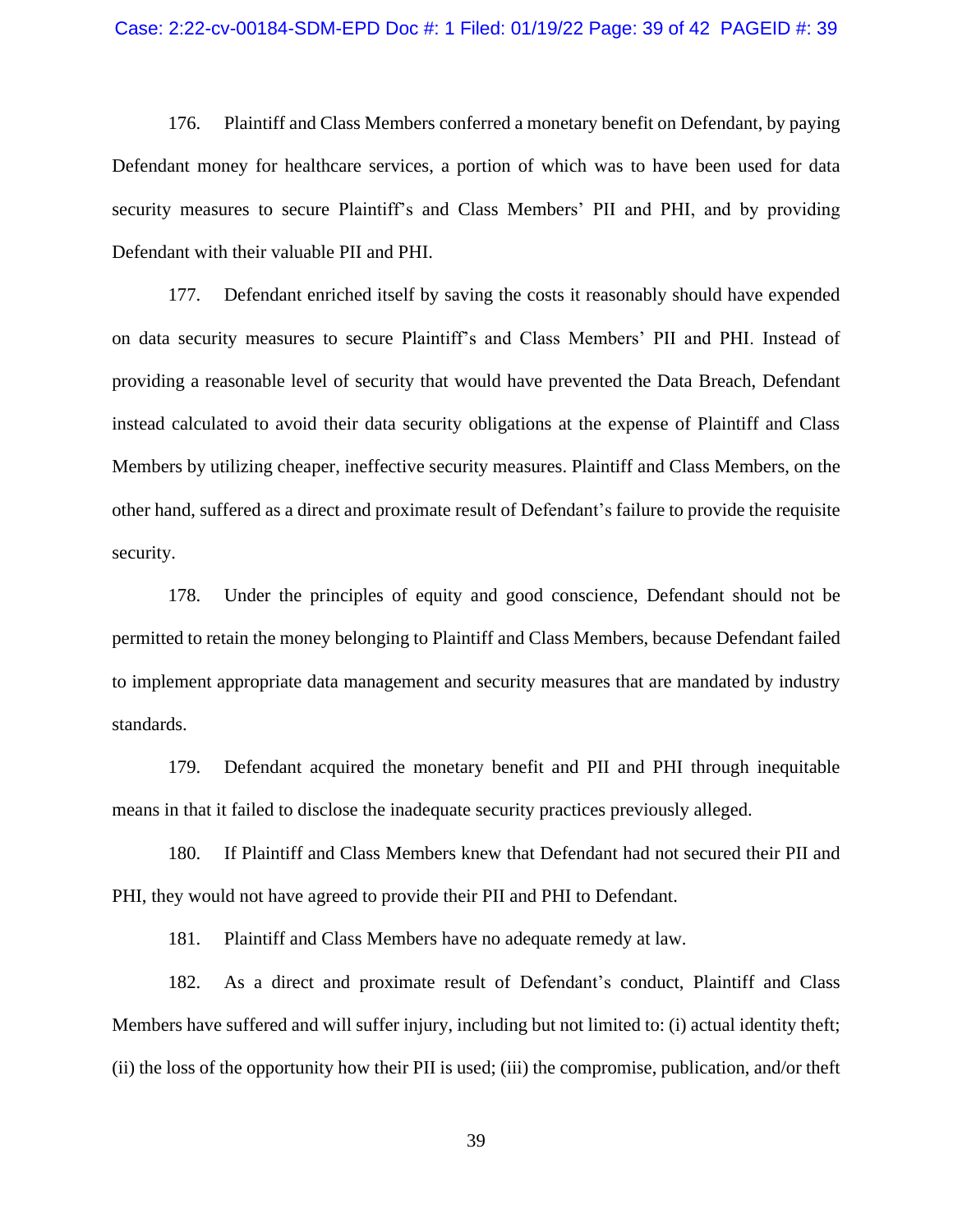#### Case: 2:22-cv-00184-SDM-EPD Doc #: 1 Filed: 01/19/22 Page: 40 of 42 PAGEID #: 40

of their PII and PHI; (iv) out-of-pocket expenses associated with the prevention, detection, and recovery from identity theft, and/or unauthorized use of their PII and PHI; (v) lost opportunity costs associated with effort expended and the loss of productivity addressing and attempting to mitigate the actual and future consequences of the Data Breach, including but not limited to efforts spent researching how to prevent, detect, contest, and recover from identity theft; (vi) the continued risk to their PII and PHI, which remain in Defendant's possession and is subject to further unauthorized disclosures so long as Defendant fail to undertake appropriate and adequate measures to protect PII and PHI in their continued possession; and (vii) future costs in terms of time, effort, and money that will be expended to prevent, detect, contest, and repair the impact of the PII and PHI compromised as a result of the Data Breach for the remainder of the lives of Plaintiff and Class Members.

183. As a direct and proximate result of Defendant's conduct, Plaintiff and Class Members have suffered and will continue to suffer other forms of injury and/or harm.

184. Defendant should be compelled to disgorge into a common fund or constructive trust, for the benefit of Plaintiff and Class Members, proceeds that they unjustly received from them. In the alternative, Defendant should be compelled to refund the amounts that Plaintiff and Class Members overpaid for Defendant's services.

# **PRAYER FOR RELIEF**

WHEREFORE, Plaintiff prays for judgment as follows:

- a) For an Order certifying this action as a Class action and appointing Plaintiff as Class Representative and her counsel as Class Counsel;
- b) For equitable relief enjoining Defendant from engaging in the wrongful conduct complained of herein pertaining to the misuse and/or disclosure of Plaintiff's and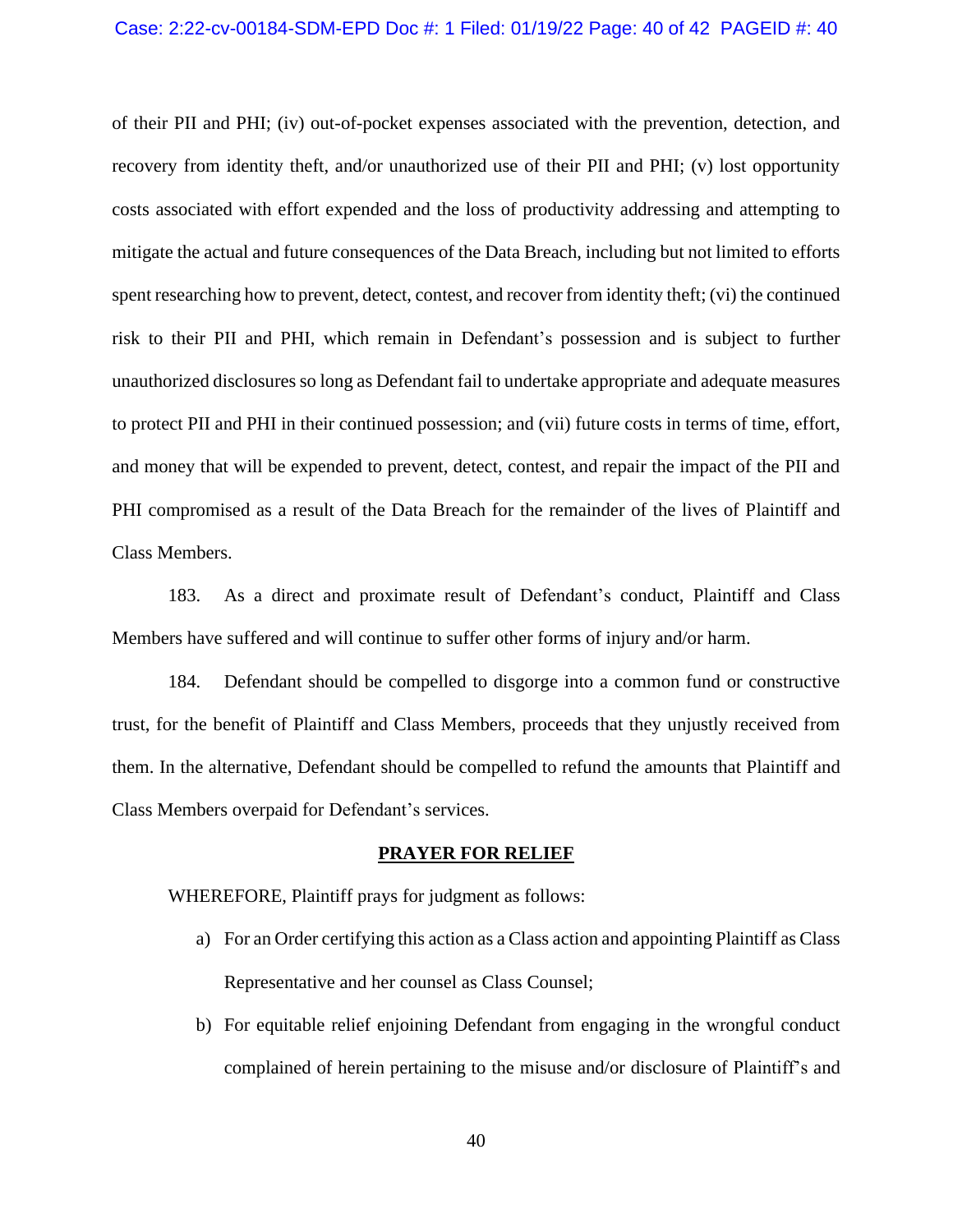Class Members' Private Information, and from refusing to issue prompt, complete and accurate disclosures to Plaintiff and Class Members;

- c) For equitable relief compelling Defendant to utilize appropriate methods and policies with respect to consumer data collection, storage, and safety, and to disclose with specificity the type of PII and PHI compromised during the Data Breach;
- d) For equitable relief requiring restitution and disgorgement of the revenues wrongfully retained as a result of Defendant's wrongful conduct;
- e) Ordering Defendant to pay for not less than three years of credit monitoring services for Plaintiff and the Class;
- f) For an award of actual damages, compensatory damages, statutory damages, and statutory penalties, in an amount to be determined, as allowable by law;
- g) For an award of punitive damages, as allowable by law;
- h) For an award of attorneys' fees and costs, and any other expense, including expert witness fees;
- i) Pre- and post-judgment interest on any amounts awarded; and,
- j) Such other and further relief as this court may deem just and proper.

# **JURY TRIAL DEMANDED**

Under Federal Rule of Civil Procedure 38(b), Plaintiff demands a trial by jury of any and all issues in this action so triable as of right.

| Dated: January 19, 2022 | Respectfully Submitted,      |
|-------------------------|------------------------------|
|                         | $\sqrt{s}$ Terence R. Coates |

Terence R. Coates (0085579) **MARKOVITS, STOCK & DEMARCO, LLC** 3825 Edwards Road, Suite 650